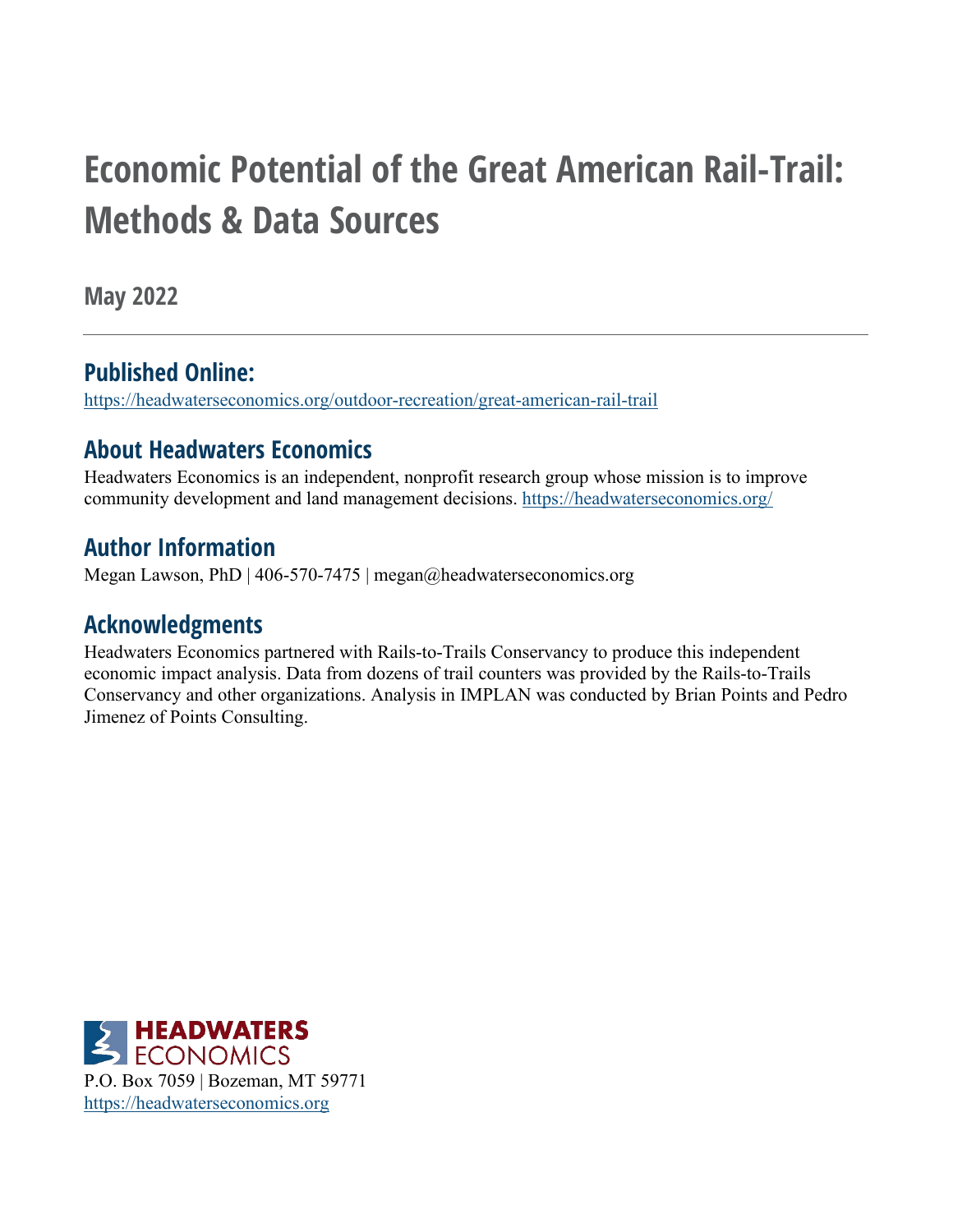# **Table of Contents**

| $\mathbf{1}$ . |                                                                                                             |
|----------------|-------------------------------------------------------------------------------------------------------------|
| 2.             |                                                                                                             |
|                |                                                                                                             |
|                |                                                                                                             |
|                |                                                                                                             |
|                |                                                                                                             |
| 3.             |                                                                                                             |
|                |                                                                                                             |
|                |                                                                                                             |
|                |                                                                                                             |
|                |                                                                                                             |
|                |                                                                                                             |
|                | Appendix C: Studies used to estimate the share of trail users who are on the trail for multiple consecutive |
|                | Appendix D: Studies and associated values used to estimate visitor spending along the Great American Rail-  |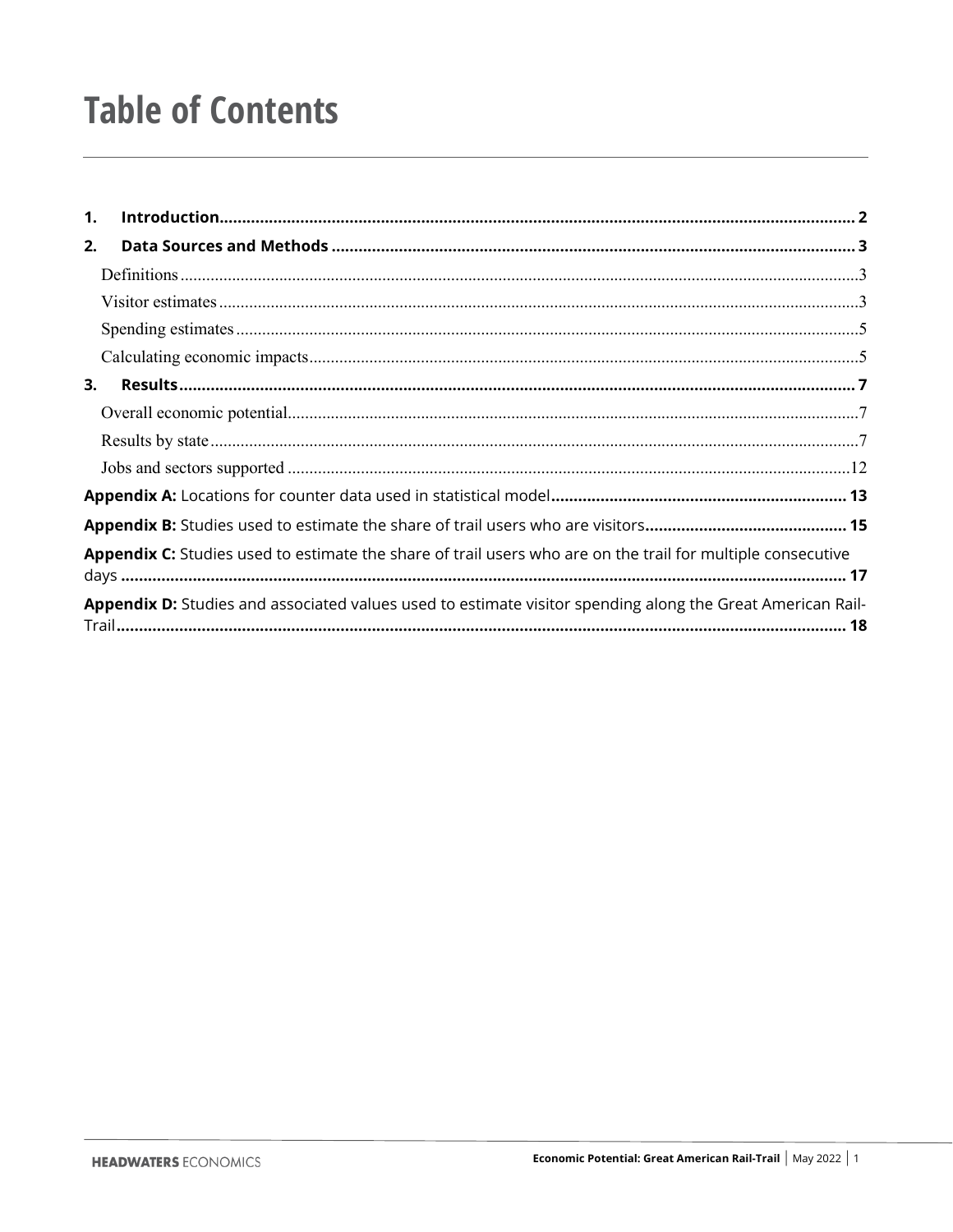### <span id="page-2-0"></span>**1. Introduction**

Headwaters Economics estimated the economic impact of the completed Great American Rail-Trail® (GRT) based on an evaluation of the trail's potential to bring visitors, spending, jobs, income, and tax revenue to the communities along its 3,700-mile route. Economic impact analyses are based on the idea that something—whether a new trail, new business, or a new policy—can bring new money to town by attracting visitors who otherwise would not have come to the area. This new money, in turn, supports local businesses that employ residents, pay taxes, and support other businesses. These analyses require measuring the number of visitors drawn to the area and how much they spend. This report provides details on methods and results summarized in the main report.<sup>[1](#page-2-1)</sup>

The economic benefits presented in this report rely on three underlying assumptions. First, we assume that communities will capitalize on the trail with businesses like gear shops, restaurants, and lodging; signage directing GRT users to these local businesses; and marketing the community as a welcoming stop for GRT users. Second, we assume that the increase in outdoor recreation observed during the pandemic will persist. This assumption is supported by data from Rails-to-Trails Conservancy's national network of trail counters<sup>[2](#page-2-2)</sup> and the Outdoor Industry Association's national survey on participation in outdoor recreation.<sup>[3](#page-2-3)</sup> Finally, we assume that the route in this assessment will be built and maintained at a level of quality that is connected to other segments; has a safe separation from vehicles; and has a surface that is sufficiently maintained to allow most skills and abilities to walk, bike, and roll. This analysis does not assume that all segments would be paved.

<span id="page-2-2"></span>

<span id="page-2-3"></span>[https://www.railstotrails.org/resource-library/resources/new-data-reveals-banner-year-for-trail-use/.](https://www.railstotrails.org/resource-library/resources/new-data-reveals-banner-year-for-trail-use/) Accessed April 4, 2022. Outdoor Industry Association. 2021. Outdoor Recreation Participation Report. Retrieved from [https://outdoorindustry.org/resource/2021](https://outdoorindustry.org/resource/2021-outdoor-participation-trends-report/) [outdoor-participation-trends-report/](https://outdoorindustry.org/resource/2021-outdoor-participation-trends-report/) 

<span id="page-2-1"></span><sup>&</sup>lt;sup>1</sup> The main report is available at <https://headwaterseconomics.org/outdoor-recreation/great-american-rail-trail><sup>2</sup> Brooks, P. "New Data Reveals Banner Year for Trail Use." Rails-to-Trails Conservancy, 21 Dec. 2021.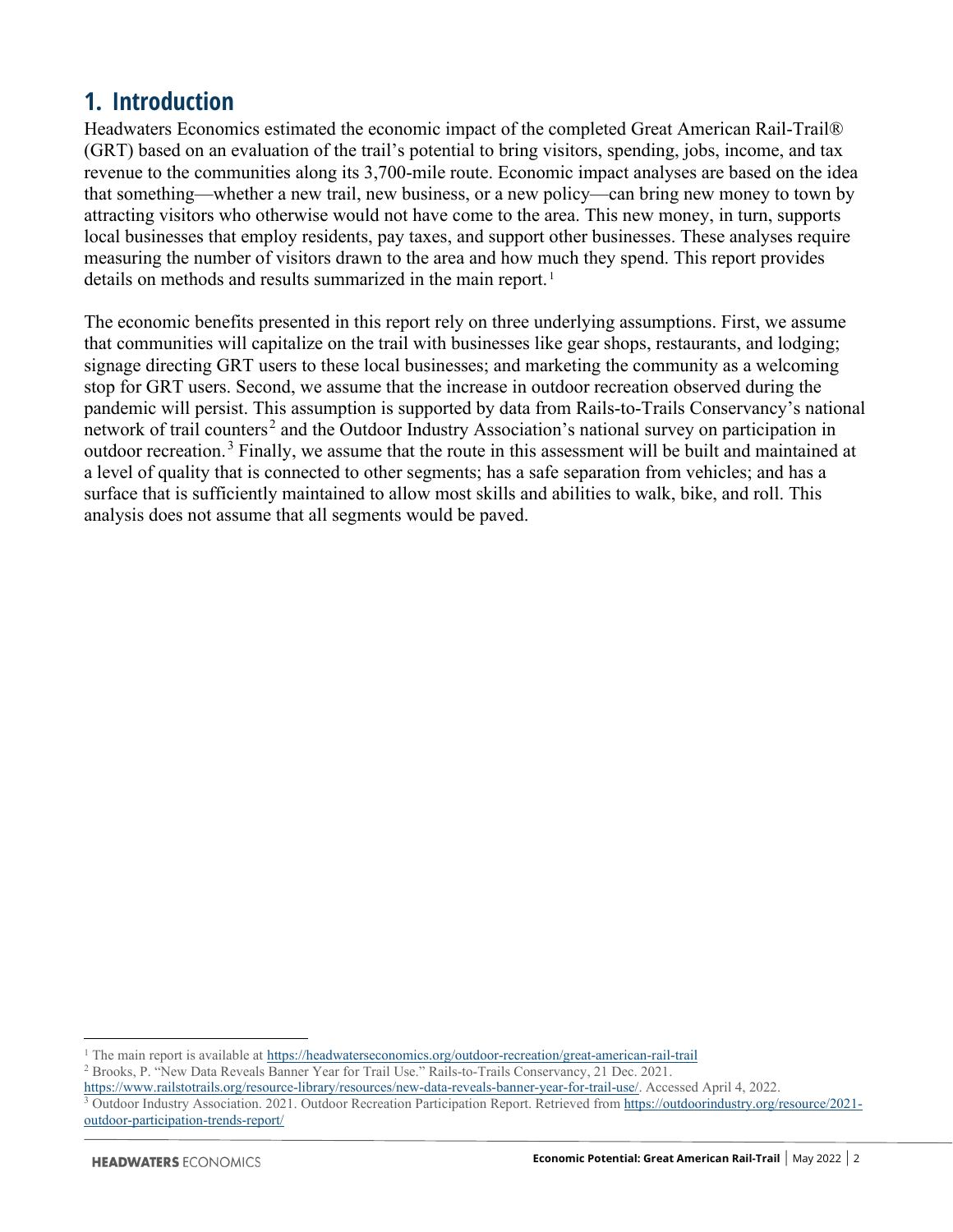### <span id="page-3-0"></span>**2. Data Sources and Methods**

Economic impact analyses depend on two primary factors: estimates of the number of visitors using the trail and the amount these visitors spend during their trips. This section describes the data sources and methods used to estimate these factors.

### <span id="page-3-2"></span>**Visitor estimates**

The number of visitors were estimated according to one of two sources: counter data on a specific GRT segment or statistical interpolation calibrated with infrared counter data.

#### **Trail counters**

Counter data was available for 36 counties in 12 states along the GRT route. For the remaining 78 counties along the GRT, we used a statistical regression model to predict use.

The COVID-19 pandemic changed where and how often people recreate, increasing trail use across the country. Rails-to-Trails Conservancy reported seeing a 36% average increase in trail use from 2019 to 2021 based on data from dozens of trail counters. In the dataset of trail count data we used in this analysis, data in six counties were from prior to 2021. To adjust for the change in recreational use since the pandemic began, we increased the pre-2020 trail counts by 36%.

#### **Statistical interpolation**

To estimate trail use where trail counter data was not available, we built on previous statistical models developed by Rails-to-Trails Conservancy and other researchers. To parameterize the statistical model, we used data from trail counters on rail-trails in 57 counties across the United States. This included data from the trail counters in 36 counties along the GRT route, as well as data from rail-trails in 21 additional counties. The counter locations, average

### <span id="page-3-1"></span>**Definitions**

**GDP Contribution***:* the wealth generated by the new spending brought into the community by visitors. It includes the value of the goods and services produced minus the cost of producing them. Income is a part of GDP.

**Labor Income***:* wages supported by visitors' spending in the community. Wages are created from direct spending at businesses by visitors, as well as the ripple effect throughout the community as employees at those businesses spend money in the community.

**Jobs**: employment supported by visitor spending in the community as a result of the trail. Part-time and seasonal jobs are included proportionally. A person can hold more than one job, so job count is not necessarily the same as the count of employed persons.

**Tax revenue**: expected new state and local taxes earned as a result of the trail and associated economic activity.

**Trips***:* the number of times someone travels one direction along the trail. A "point to point" excursion along the trail counts as one trip; an "out and back" excursion counts as two trips. Trail counters record trips, not users.

**Users***:* the number of people who use the trail. On average, users equal a little more than half of trips.

**Visitors***:* users who come from at least 50 miles away to use the trail. The number of visitors underpins the estimates of spending and economic impact.

**Visitor spending***:* the amount of money visitors spend during their visit to the trail. This spending represents new money brought into the community.

annual trips measured, and year the data were collected are summarized in Appendix A.

In addition to using counts, the statistical model considers population density, the share of households earning at least \$150,000/year, and the county's degree of urbanization measured using the county's Rural-Urban Continuum Code (RUCC). We included these variables in the model because other researchers found them to be important in predicting trail use.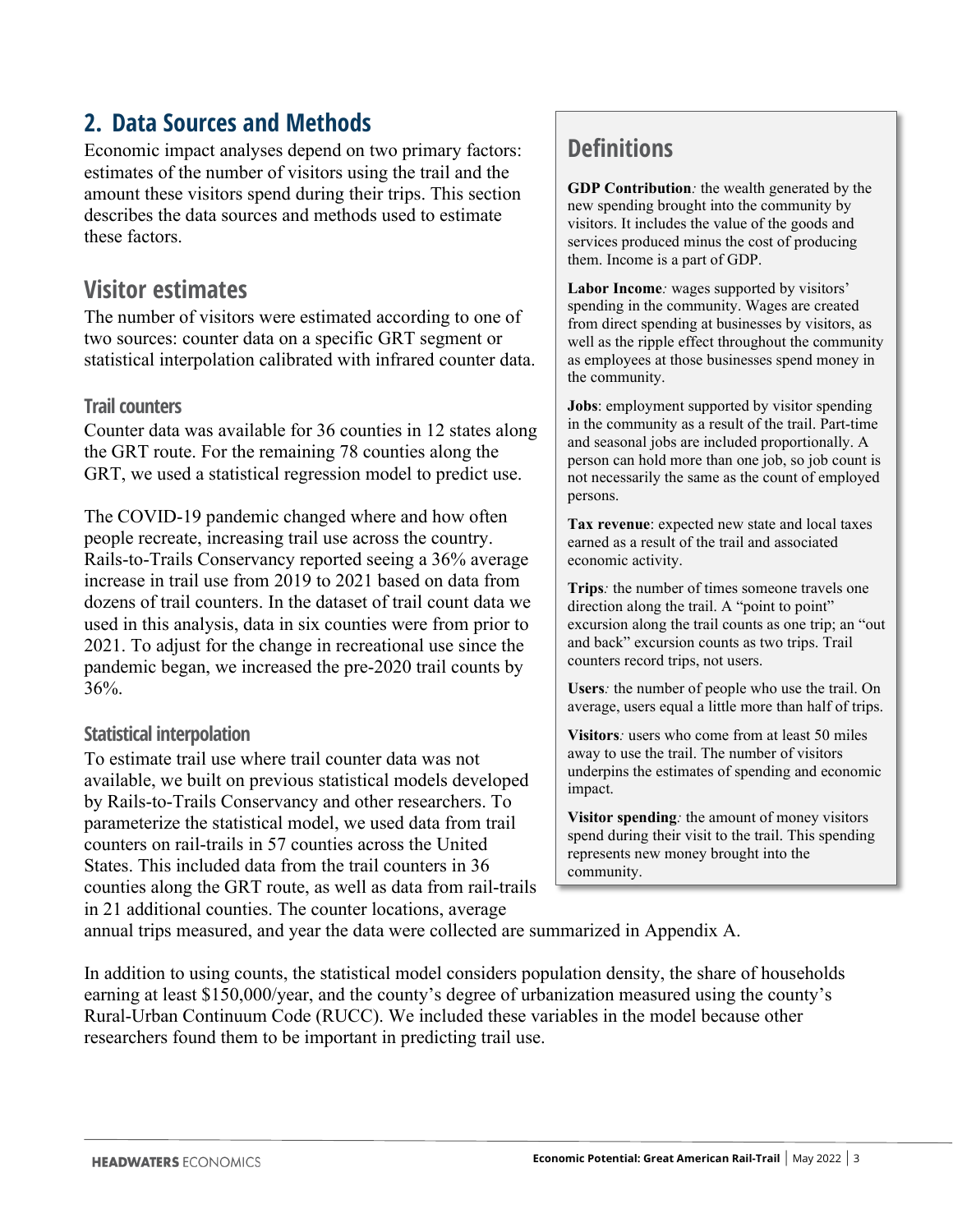Table 1 shows each of these variables and its source. Because the model is built using data from counters on existing, completed trails, the results reported assume the GRT is safe, connected, and accessible for all skill levels to walk, bike, and roll.

| <b>Variable</b>                      | <b>Source</b>                                                   |  |
|--------------------------------------|-----------------------------------------------------------------|--|
| Average annual trips                 | Data from 57 trail counters across the U.S. See Appendix A for  |  |
|                                      | a summary of locations.                                         |  |
| Population density (calculated from  | <i>Population:</i> U.S. Department of Commerce. 2020. Census    |  |
| population and land area)            | Bureau, American Community Survey Office, Washington,           |  |
|                                      | D.C.                                                            |  |
|                                      | <i>Land area:</i> U.S. Geological Survey, Gap Analysis Program. |  |
|                                      | 2018. Protected Areas Database of the United States (PADUS),    |  |
|                                      | Version 2.0.                                                    |  |
| Share of households earning at least | U.S. Department of Commerce. 2020. Census Bureau,               |  |
| \$150,000/year                       | American Community Survey Office, Washington, D.C.              |  |
| Rural-urban continuum codes          | U.S. Department of Agriculture, Economic Research Service.      |  |
|                                      | 2013. Rural-Urban Continuum Codes.                              |  |
|                                      | https://www.ers.usda.gov/data-products/rural-urban-continuum-   |  |
|                                      | codes.aspx                                                      |  |

**Table 1. Variables used to estimate annual trail trips**

In 12 counties along the GRT, the statistical model predicted use that exceeded the mean plus two standard deviations for similarly urbanized counties in their state. In these cases, average annual trips was set to the state mean for the same RUCCs, and confidence intervals were calculated using state mean and standard deviation for the same RUCCs.

For each county we calculated the predicted number of trips annually as well as a 95% confidence interval around the midpoint using the standard error of the predicted value. This confidence interval is the foundation for the low and high estimates for economic impacts, reported in the Results.

#### **Users versus trips**

Trail counters record trips, not individual users. Economic impact analyses rely on spending by individual users and would greatly exaggerate economic impacts if they used total traffic. On many trails, people go out some distance and turn around, and thus are counted twice by the trail counter, which records two trips. The Rails-to-Trails Conservancy, using observations from dozens of trail counters over many years, estimates *users* to be 58% of total *trips*.

#### **Day-use & overnight visitors**

While trail use by residents is invaluable for quality of life and health, trail use by visitors brings new spending and new economic opportunities to a community. A "visitor" is defined as someone coming from at least 50 miles away. We calculate the visitor share based on the average value reported from 12 other studies, summarized in Appendix B. We apply this average—43.6%—to the estimated average total annual users to estimate average annual visitors to the GRT.

The GRT offers an opportunity for users to enjoy multiday outings on a connected trail. Because overnight users tend to spend more than day users, it is important to estimate the share of users who are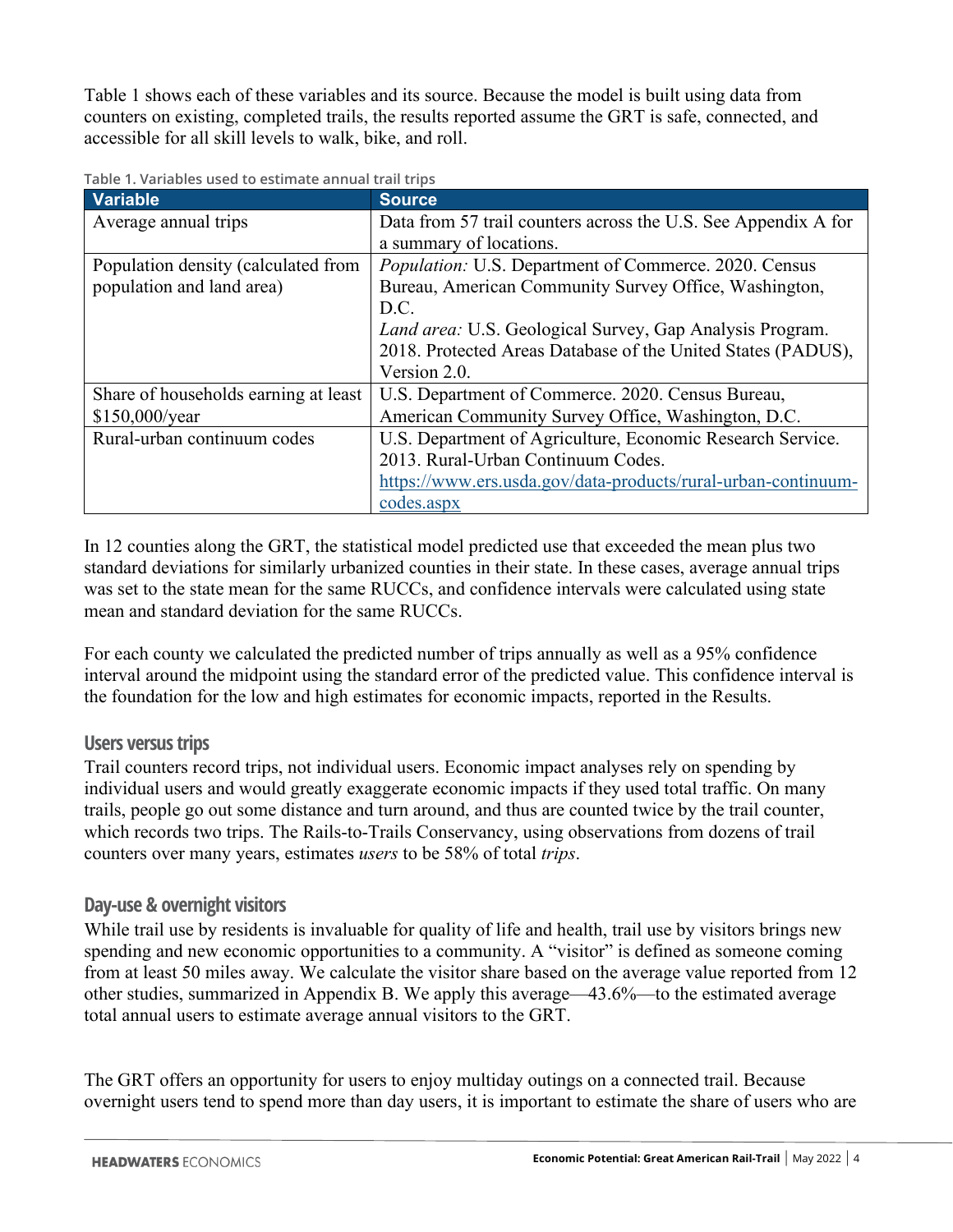overnight visitors. We calculate the share of overnight visitors based on the average value reported from seven other studies, summarized in Appendix C.

We apply the average of 36.9% to our estimate of annual visitors to the GRT to determine overnight visitors.

### <span id="page-5-0"></span>**Spending estimates**

We based our estimates of spending on a review of the literature of the economic impacts of trails and, where available, estimates from specific trail segments or regions. We adjust dollar values reported in studies to 2021 dollars using the consumer price index. The studies we used are summarized in Appendix D.

The averages by region, and nationally, are summarized in Table 2.

| <b>Region</b>    | <b>States where used</b>       | Average spending per visitor per<br>day, 2021\$ |                          |  |
|------------------|--------------------------------|-------------------------------------------------|--------------------------|--|
|                  |                                | Day visitor                                     | <b>Overnight visitor</b> |  |
| National average | Wyoming, Montana, Idaho,       | \$57.53                                         | \$128.51                 |  |
|                  | Washington                     |                                                 |                          |  |
| East             | Washington, D.C.; Maryland,    | \$67.53                                         | \$150.28                 |  |
|                  | Pennsylvania, West Virginia    |                                                 |                          |  |
| Midwest          | Ohio, Indiana, Illinois, Iowa, | \$30.87                                         | \$153.61                 |  |
|                  | Nebraska                       |                                                 |                          |  |

**Table 2. National and regional averages used to estimate visitor spending along the Great American Rail-Trail**

We apply the national average to Wyoming, Montana, Idaho, and Washington because we did not have a sufficient number of studies from these states to create a regional spending profile.

We then multiplied the total number of day visitors by the average day-visitor spending, and the total number of multiday visitors by the average overnight-visitor spending. We summed the two to calculate total visitor spending.

### <span id="page-5-1"></span>**Calculating economic impacts**

We input total visitor spending into IMPLAN—an economic modeling program—to estimate the economic impact of the GRT, measured in terms of jobs, income, value-added, and tax revenue. Valueadded is akin to gross domestic product, measuring the value of goods and services produced minus the cost of inputs. Tax revenue includes money from local and state taxes. The results presented here are the sum of three levels of economic impact: direct impact, indirect impact, and induced impacts. These three levels of impact are summarized in Figure 1.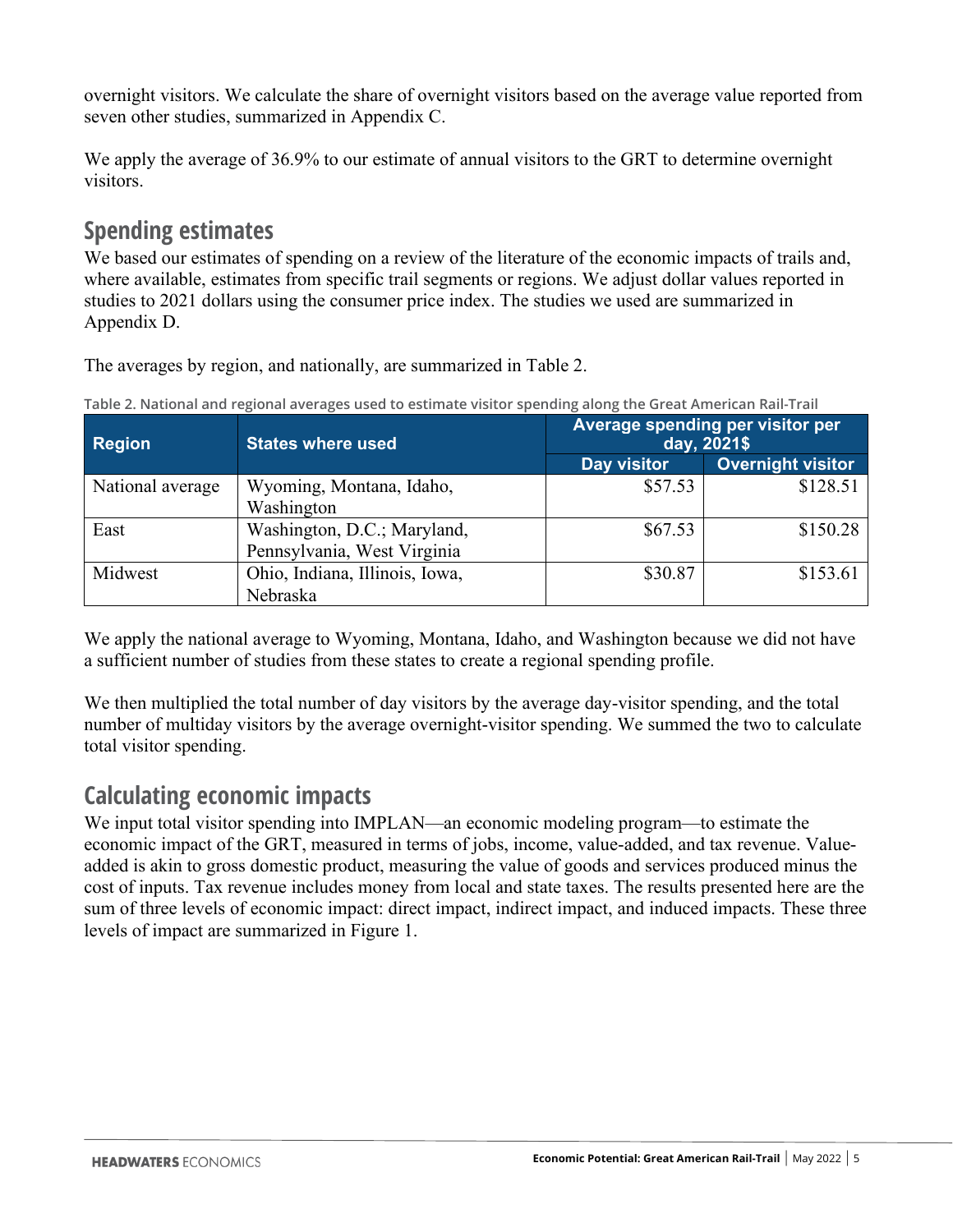

**Figure 1: Direct, indirect, and induced impacts.**  Graphic inspired by Capital Link: https://www.caplink.org/how-economic-impact-is-measured

For this example of labor income, we estimate the GRT will directly support \$60.9 million in labor income in communities as trail users spend money at businesses. This will translate into an additional \$23.3 million in indirect labor income for the supporting businesses in the supply chain, and \$19.8 million in induced labor income as employees at these businesses spend money throughout their communities.

We ran IMPLAN for each state separately. We also ran IMPLAN for counties in three case studies: Henry, Bureau, and LaSalle counties in western Illinois; Adams, Grant, and Whitman counties in central Washington; and Mineral County in western Montana. In the two case studies that include multiple counties—western Illinois and eastern Washington—we aggregated the results from the group of counties.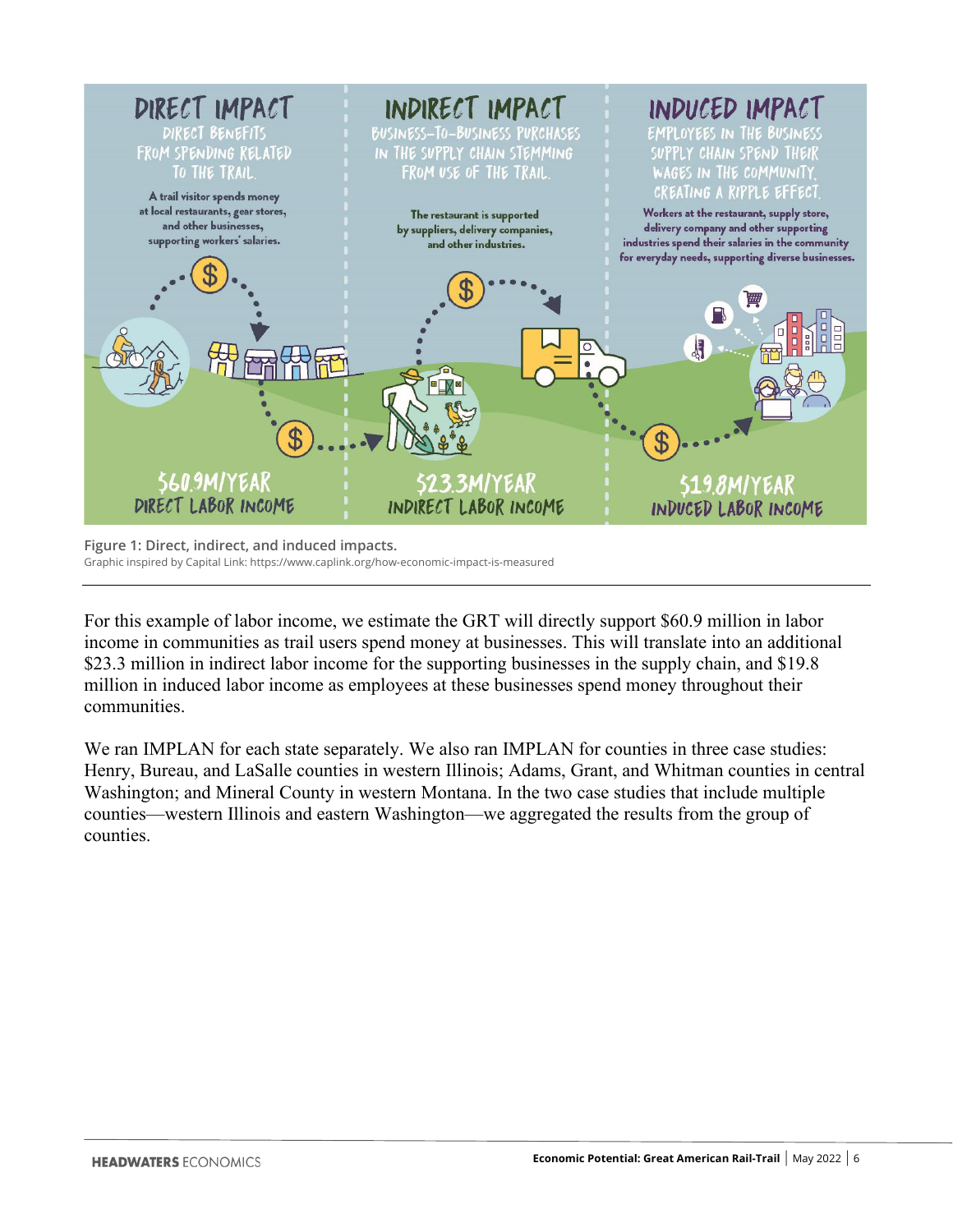### <span id="page-7-0"></span>**3. Results**

### <span id="page-7-1"></span>**Overall economic potential**

Our analysis finds the Great American Rail-Trail® can expect 25.6 million trail trips annually, resulting in \$229.4 million in visitor spending. Approximately 2,500 jobs will be supported each year, resulting in \$104 million in labor income. The trail will contribute \$161 million to GDP each year and generate \$22.7 million in new state and local tax revenue. Figure 2 summarizes overall economic potential.



**Figure 2: Overall economic potential of the Great American Rail-Trail.** 

### <span id="page-7-2"></span>**Results by state**

Table 3 provides detailed results for each of the 12 states, Washington, D.C., and the combined total for all states. Tables 4 – 16 include summaries, by state, of the economic impacts of the GRT including the midpoint and lower and upper ranges predicted.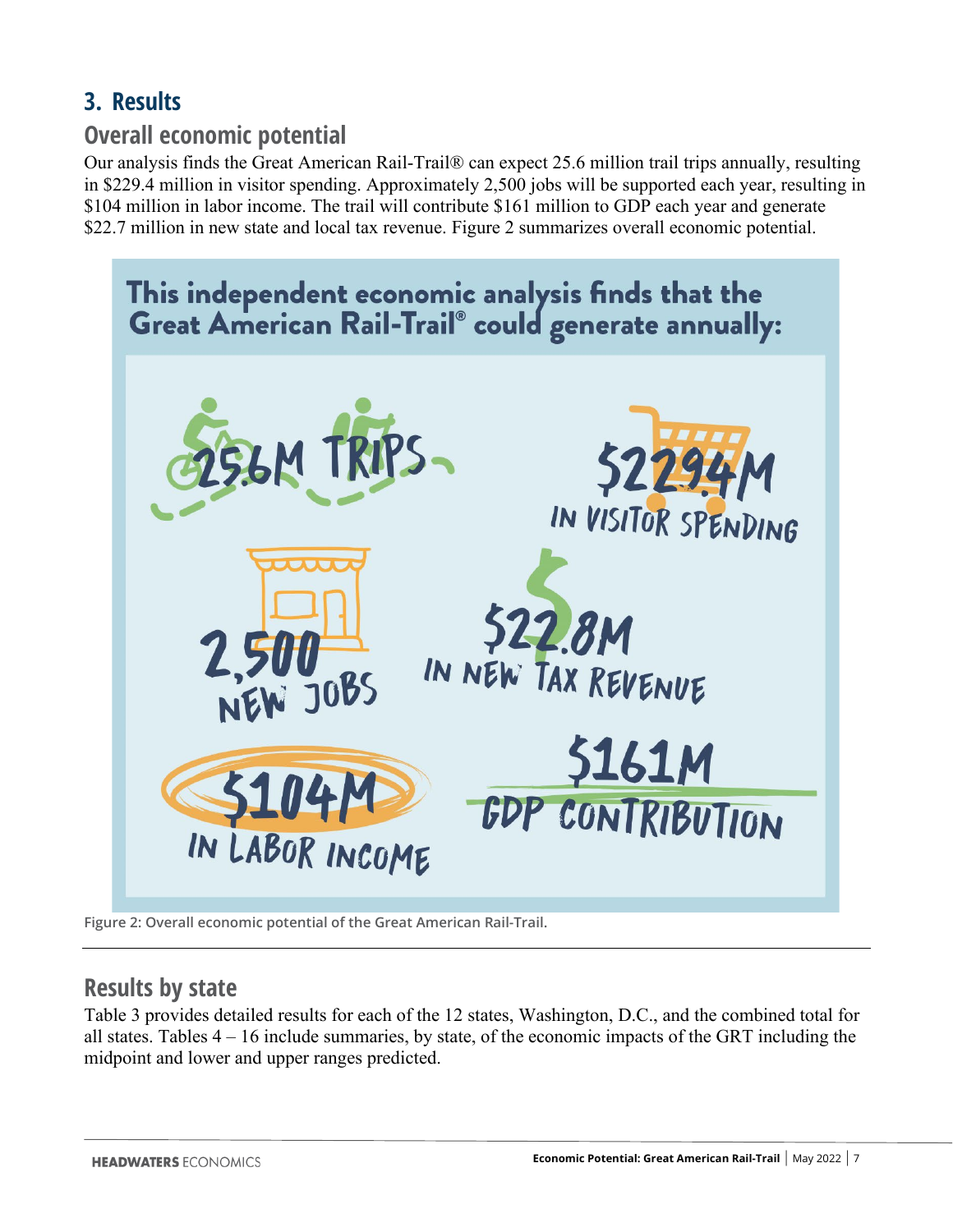| <b>State</b>        | <b>Miles Upon</b><br><b>Trail</b> | %<br><b>Complete</b> | <b>Users</b> | <b>Trips</b> | <b>Visitor</b><br><b>Spending</b> | <b>Jobs</b> | Labor<br><b>Income</b> | <b>GDP</b><br><b>Contribution</b> | <b>Tax</b><br><b>Revenue</b> |
|---------------------|-----------------------------------|----------------------|--------------|--------------|-----------------------------------|-------------|------------------------|-----------------------------------|------------------------------|
|                     | <b>Completion</b>                 | (as of May<br>2022)  |              |              |                                   |             |                        |                                   |                              |
| Idaho               | 90                                | 88%                  | 300,000      | 500,000      | \$13,400,000                      | 160         | \$5,400,000            | \$8,100,000                       | \$1,060,000                  |
| Illinois            | 194                               | 85%                  | 1,200,000    | 2,100,000    | \$18,800,000                      | 200         | \$9,600,000            | \$15,300,000                      | \$2,320,000                  |
| Indiana             | 215                               | 55%                  | 900,000      | 1,500,000    | \$13,100,000                      | 150         | \$6,200,000            | \$9,100,000                       | \$1,060,000                  |
| Iowa                | 467                               | 53%                  | 1,000,000    | 1,700,000    | \$14,300,000                      | 170         | \$5,800,000            | \$8,900,000                       | \$1,210,000                  |
| Maryland*           | 200                               | 100%                 | 5,000,000    | 8,600,000    | \$43,300,000                      | 430         | \$19,700,000           | \$31,600,000                      | \$5,800,000                  |
| Montana             | 427                               | 24%                  | 600,000      | 1,100,000    | \$16,000,000                      | 210         | \$7,000,000            | \$9,800,000                       | \$770,000                    |
| Nebraska            | 590                               | 52%                  | 1,000,000    | 1,700,000    | \$14,500,000                      | 170         | \$6,100,000            | \$9,900,000                       | \$1,280,000                  |
| Ohio                | 335                               | 70%                  | 900,000      | 1,600,000    | \$13,300,000                      | 160         | \$6,500,000            | \$10,000,000                      | \$1,280,000                  |
| Pennsylvania        | 172                               | 94%                  | 1,000,000    | 1,700,000    | \$31,600,000                      | 370         | \$16,700,000           | \$24,300,000                      | \$2,770,000                  |
| Washington          | 554                               | 68%                  | 900,000      | 1,600,000    | \$24,900,000                      | 240         | \$11,800,000           | \$19,400,000                      | \$3,190,000                  |
| Washington,<br>D.C. | 7.5                               | 100%                 | 1,400,000    | 2,500,000    | \$12,400,000                      | 80          | \$4,600,000            | \$7,200,000                       | \$1,070,000                  |
| West Virginia       | 8.7                               | 53%                  | 20,000       | 40,000       | \$800,000                         | 10          | \$300,000              | \$400,000                         | \$70,000                     |
| Wyoming             | 510                               | $3\%$                | 500,000      | 900,000      | \$13,200,000                      | 150         | \$4,500,000            | \$7,000,000                       | \$880,000                    |
| All states          |                                   |                      | 14,900,000   | 25,600,000   | \$229,400,000                     | 2,500       | \$104,000,000          | \$161,000,000                     | \$22,770,000                 |

#### **Table 3. Summary of the annual economic impact of the Great American Rail-Trail**

**\* Maryland**'s visitation, spending, and economic impact numbers are particularly high because the GRT route includes the Chesapeake & Ohio Canal National Historic Park, one of the most visited parks in the National Park System.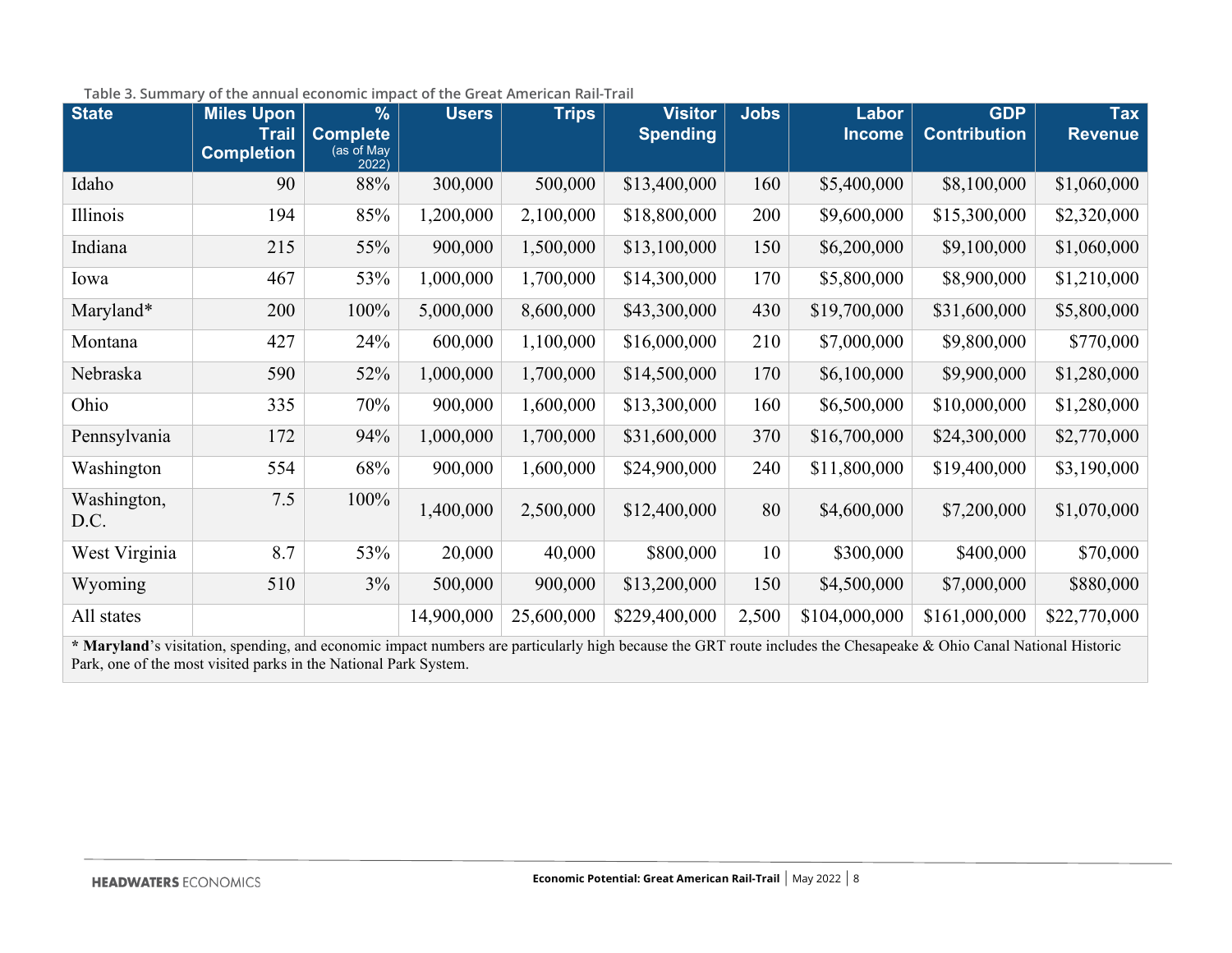|  | Table 4. The annual economic impact of the Great American Rail-Trail in Idaho (90 miles). |
|--|-------------------------------------------------------------------------------------------|
|--|-------------------------------------------------------------------------------------------|

| Idaho                   | Low estimate | <b>Middle estimate</b> | <b>High estimate</b> |
|-------------------------|--------------|------------------------|----------------------|
| Users                   | 117,000      | 284,000                | 451,000              |
| Trips                   | 201,000      | 490,000                | 778,000              |
| Visitor Spending        | \$5,500,000  | \$13,400,000           | \$21,200,000         |
| Jobs                    | 67           | 164                    | 260                  |
| Labor Income            | \$2,220,000  | \$5,403,000            | \$8,586,000          |
| <b>GDP</b> Contribution | \$3,300,000  | \$8,100,000            | \$12,900,000         |
| Tax Revenue             | \$436,000    | \$1,061,000            | \$1,685,000          |

**Table 5. The annual economic impact of the Great American Rail-Trail in Illinois (194 miles).**

| <b>Illinois</b>         | Low estimate | <b>Middle estimate</b> | <b>High estimate</b> |
|-------------------------|--------------|------------------------|----------------------|
| Users                   | 919,000      | 1,207,000              | 1,495,000            |
| <b>Trips</b>            | 1,584,000    | 2,080,000              | 2,577,000            |
| Visitor Spending        | \$14,300,000 | \$18,800,000           | \$23,300,000         |
| Jobs                    | 152          | 200                    | 247                  |
| Labor Income            | \$7,310,000  | \$9,603,000            | \$11,896,000         |
| <b>GDP</b> Contribution | \$11,700,000 | \$15,300,000           | \$19,000,000         |
| Tax Revenue             | \$1,763,000  | \$2,315,000            | \$2,868,000          |

**Table 6. The annual economic impact of the Great American Rail-Trail in Indiana (215 miles).**

| Indiana                 | Low estimate | <b>Middle estimate</b> | <b>High estimate</b> |
|-------------------------|--------------|------------------------|----------------------|
| Users                   | 315,000      | 889,000                | 1,463,000            |
| <b>Trips</b>            | 543,000      | 1,533,000              | 2,523,000            |
| Visitor Spending        | \$4,600,000  | \$13,100,000           | \$21,500,000         |
| Jobs                    | 52           | 147                    | 242                  |
| Labor Income            | \$2,185,000  | \$6,163,000            | \$10,141,000         |
| <b>GDP</b> Contribution | \$3,200,000  | \$9,100,000            | \$14,900,000         |
| Tax Revenue             | \$376,000    | \$1,060,000            | \$1,744,000          |

**Table 7. The annual economic impact of the Great American Rail-Trail in Iowa (467 miles).** 

| lowa                    | Low estimate | <b>Middle estimate</b> | <b>High estimate</b> |
|-------------------------|--------------|------------------------|----------------------|
| Users                   | 473,000      | 1,004,000              | 1,534,000            |
| Trips                   | 816,000      | 1,731,000              | 2,645,000            |
| Visitor Spending        | \$6,700,000  | \$14,300,000           | \$21,800,000         |
| Jobs                    | 79           | 167                    | 255                  |
| Labor Income            | \$2,736,000  | \$5,800,000            | \$8,865,000          |
| <b>GDP</b> Contribution | \$4,200,000  | \$8,900,000            | \$13,600,000         |
| <b>Tax Revenue</b>      | \$570,000    | \$1,210,000            | \$1,849,000          |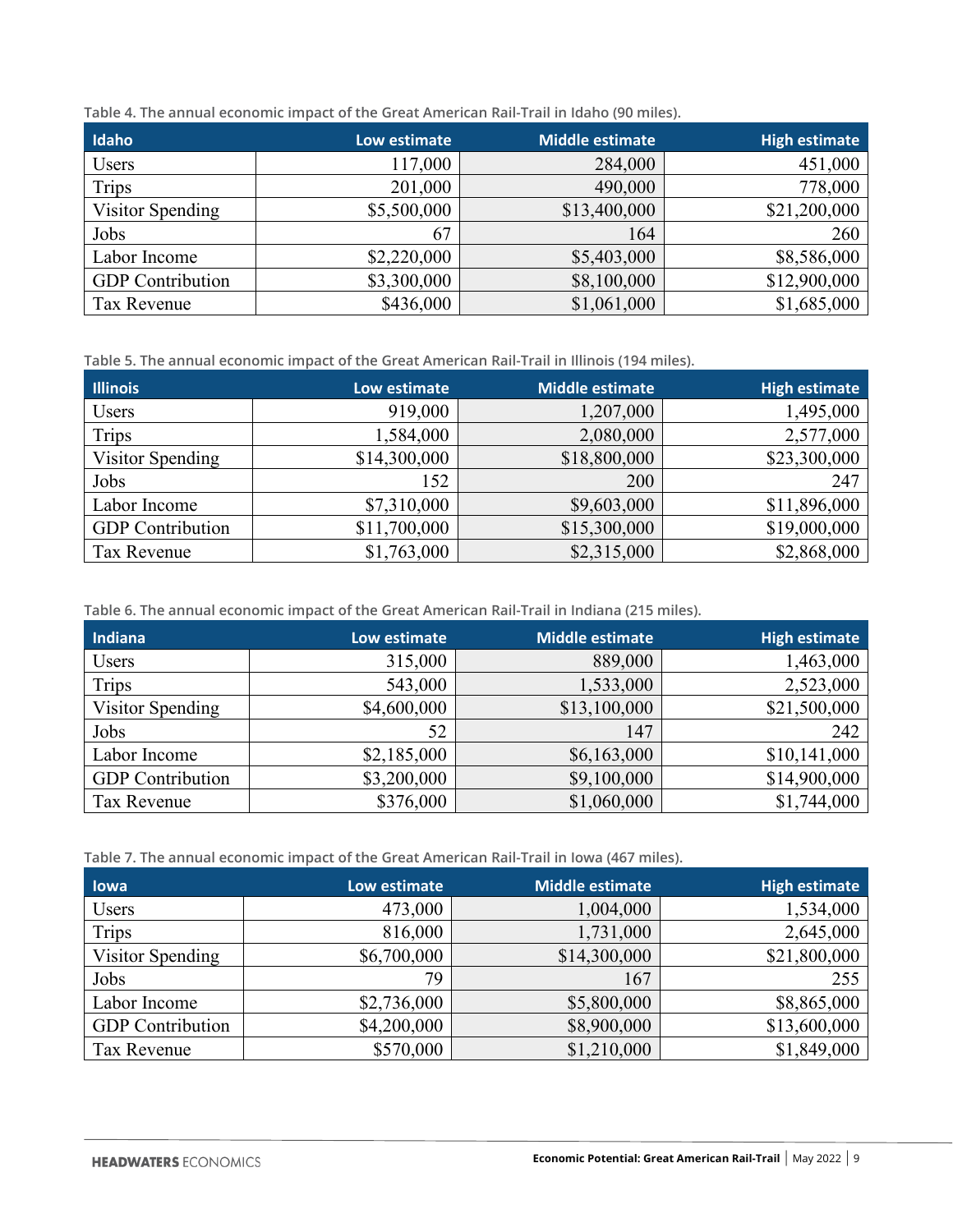**Table 8. The annual economic impact of the Great American Rail-Trail in Maryland (200 miles).\***

| <b>Maryland</b>                                                                                                         | Low estimate | <b>Middle estimate</b> | <b>High estimate</b> |
|-------------------------------------------------------------------------------------------------------------------------|--------------|------------------------|----------------------|
| Users                                                                                                                   | 2,104,000    | 5,005,000              | 7,906,000            |
| <b>Trips</b>                                                                                                            | 3,628,000    | 8,630,000              | 13,632,000           |
| Visitor Spending                                                                                                        | \$18,200,000 | \$43,300,000           | \$68,300,000         |
| Jobs                                                                                                                    | 182          | 434                    | 685                  |
| Labor Income                                                                                                            | \$8,259,000  | \$19,665,000           | \$31,072,000         |
| <b>GDP</b> Contribution                                                                                                 | \$13,300,000 | \$31,600,000           | \$50,000,000         |
| Tax Revenue                                                                                                             | \$2,437,000  | \$5,802,000            | \$9,167,000          |
| * Maryland's visitation, spending, and economic impact numbers are particularly high because the GRT route includes the |              |                        |                      |
| Chesapeake & Ohio Canal National Historic Park, one of the most visited parks in the National Park System.              |              |                        |                      |

**Table 9. The annual economic impact of the Great American Rail-Trail in Montana (427 miles).**

| <b>Montana</b>          | Low estimate | Middle estimate | <b>High estimate</b> |
|-------------------------|--------------|-----------------|----------------------|
| Users                   | 190,000      | 612,000         | 1,034,000            |
| <b>Trips</b>            | 327,000      | 1,055,000       | 1,783,000            |
| Visitor Spending        | \$5,000,000  | \$16,000,000    | \$27,000,000         |
| Jobs                    | 64           | 206             | 348                  |
| Labor Income            | \$2,176,000  | \$6,986,000     | \$11,797,000         |
| <b>GDP</b> Contribution | \$3,000,000  | \$9,800,000     | \$16,500,000         |
| Tax Revenue             | \$240,000    | \$771,000       | \$1,302,000          |

**Table 10. The annual economic impact of the Great American Rail-Trail in Nebraska (590 miles).**

| Nebraska                | Low estimate | <b>Middle estimate</b> | <b>High estimate</b> |
|-------------------------|--------------|------------------------|----------------------|
| Users                   | 488,000      | 1,011,000              | 1,534,000            |
| Trips                   | 841,000      | 1,743,000              | 2,645,000            |
| Visitor Spending        | \$7,000,000  | \$14,500,000           | \$22,100,000         |
| Jobs                    | 83           | 172                    | 261                  |
| Labor Income            | \$2,920,000  | \$6,052,000            | \$9,184,000          |
| <b>GDP</b> Contribution | \$4,800,000  | \$9,900,000            | \$15,000,000         |
| Tax Revenue             | \$619,000    | \$1,283,000            | \$1,947,000          |

**Table 11. The annual economic impact of the Great American Rail-Trail in Ohio (335 miles).** 

| Ohio                    | Low estimate | <b>Middle estimate</b> | <b>High estimate</b> |
|-------------------------|--------------|------------------------|----------------------|
| Users                   | 495,000      | 925,000                | 1,356,000            |
| Trips                   | 853,000      | 1,595,000              | 2,337,000            |
| Visitor Spending        | \$7,100,000  | \$13,300,000           | \$19,400,000         |
| Jobs                    | 86           | 161                    | 236                  |
| Labor Income            | \$3,473,000  | \$6,493,000            | \$9,513,000          |
| <b>GDP</b> Contribution | \$5,300,000  | \$10,000,000           | \$14,600,000         |
| <b>Tax Revenue</b>      | \$685,000    | \$1,282,000            | \$1,878,000          |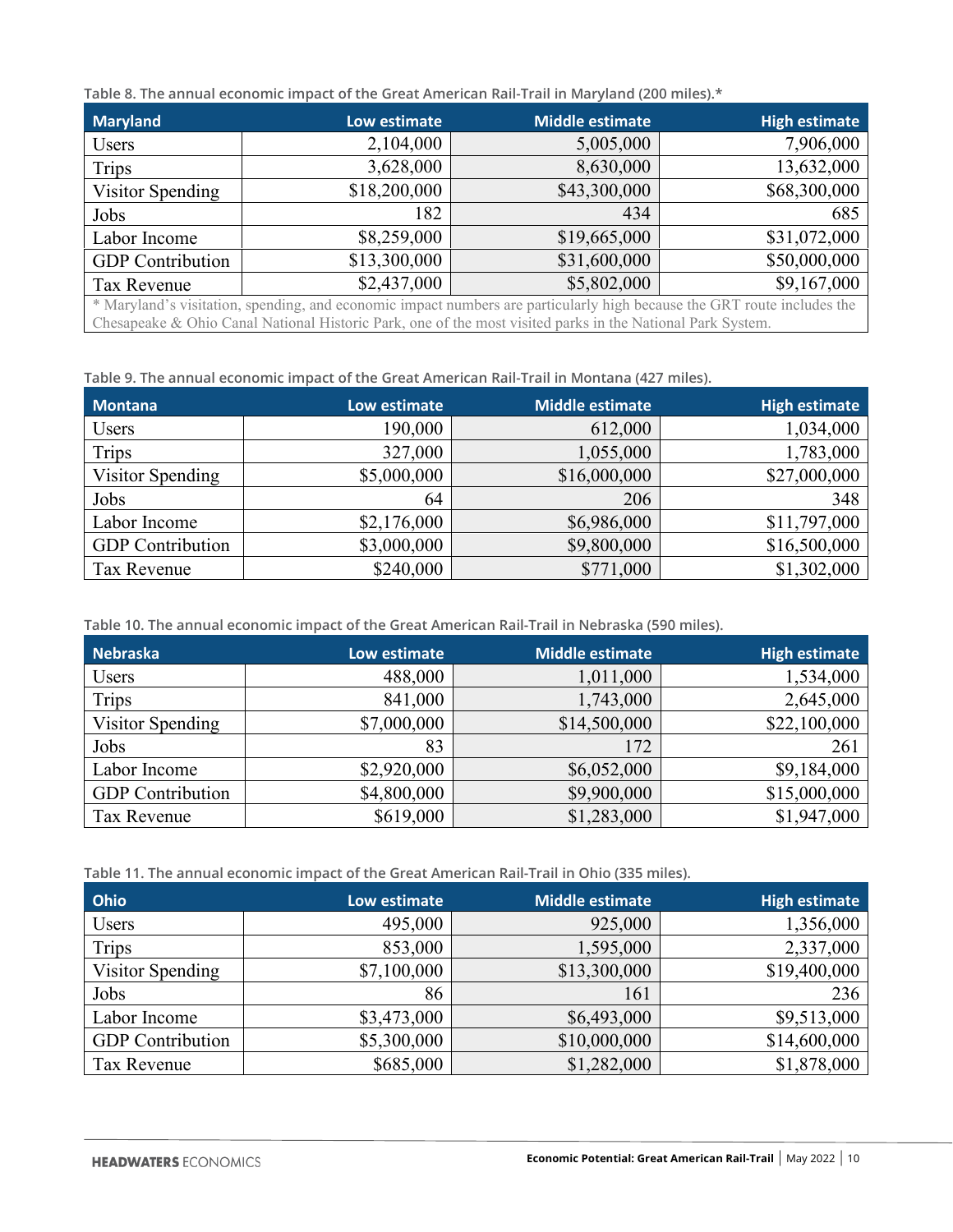**Table 12. The annual economic impact of the Great American Rail-Trail in Pennsylvania (172 miles).**

| Pennsylvania            | Low estimate | Middle estimate | <b>High estimate</b> |
|-------------------------|--------------|-----------------|----------------------|
| Users                   | 591,000      | 1,014,000       | 1,437,000            |
| <b>Trips</b>            | 1,018,000    | 1,748,000       | 2,477,000            |
| Visitor Spending        | \$18,400,000 | \$31,600,000    | \$44,800,000         |
| Jobs                    | 213          | 366             | 519                  |
| Labor Income            | \$9,742,000  | \$16,736,000    | \$23,729,000         |
| <b>GDP</b> Contribution | \$14,100,000 | \$24,300,000    | \$34,400,000         |
| Tax Revenue             | \$1,613,000  | \$2,771,000     | \$3,930,000          |

**Table 13. The annual economic impact of the Great American Rail-Trail in Washington (554 miles).**

| Washington              | Low estimate | <b>Middle estimate</b> | <b>High estimate</b> |
|-------------------------|--------------|------------------------|----------------------|
| Users                   | 391,000      | 948,000                | 1,505,000            |
| Trips                   | 675,000      | 1,635,000              | 2,595,000            |
| Visitor Spending        | \$10,300,000 | \$24,900,000           | \$39,600,000         |
| Jobs                    | 99           | 240                    | 381                  |
| Labor Income            | \$4,861,000  | \$11,777,000           | \$18,694,000         |
| <b>GDP</b> Contribution | \$8,000,000  | \$19,400,000           | \$30,800,000         |
| <b>Tax Revenue</b>      | \$1,317,000  | \$3,192,000            | \$5,066,000          |

**Table 14. The annual economic impact of the Great American Rail-Trail in Washington, D.C. (7.5 miles)**

| <b>Washington, D.C.</b> | Low estimate | <b>Middle estimate</b> | <b>High estimate</b> |
|-------------------------|--------------|------------------------|----------------------|
| Users                   | 269,000      | 1,447,000              | 2,625,000            |
| <b>Trips</b>            | 463,000      | 2,494,000              | 4,525,000            |
| Visitor Spending        | \$2,300,000  | \$12,400,000           | \$22,500,000         |
| Jobs                    | 16           | 84                     | 152                  |
| Labor Income            | \$861,000    | \$4,627,000            | \$8,393,000          |
| <b>GDP</b> Contribution | \$1,300,000  | \$7,200,000            | \$13,100,000         |
| Tax Revenue             | \$200,000    | \$1,074,000            | \$1,948,000          |

**Table 15 The annual economic impact of the Great American Rail-Trail in West Virginia (8.7 miles).**

| <b>West Virginia</b>    | Low estimate | <b>Middle estimate</b> | <b>High estimate</b> |
|-------------------------|--------------|------------------------|----------------------|
| Users                   | 4,000        | 22,000                 | 39,000               |
| <b>Trips</b>            | 7,000        | 37,000                 | 68,000               |
| Visitor Spending        | \$200,000    | \$800,000              | \$1,300,000          |
| Jobs                    |              |                        |                      |
| Labor Income            | \$67,000     | \$274,000              | \$480,000            |
| <b>GDP</b> Contribution | \$100,000    | \$400,000              | \$800,000            |
| Tax Revenue             | \$17,000     | \$68,000               | \$120,000            |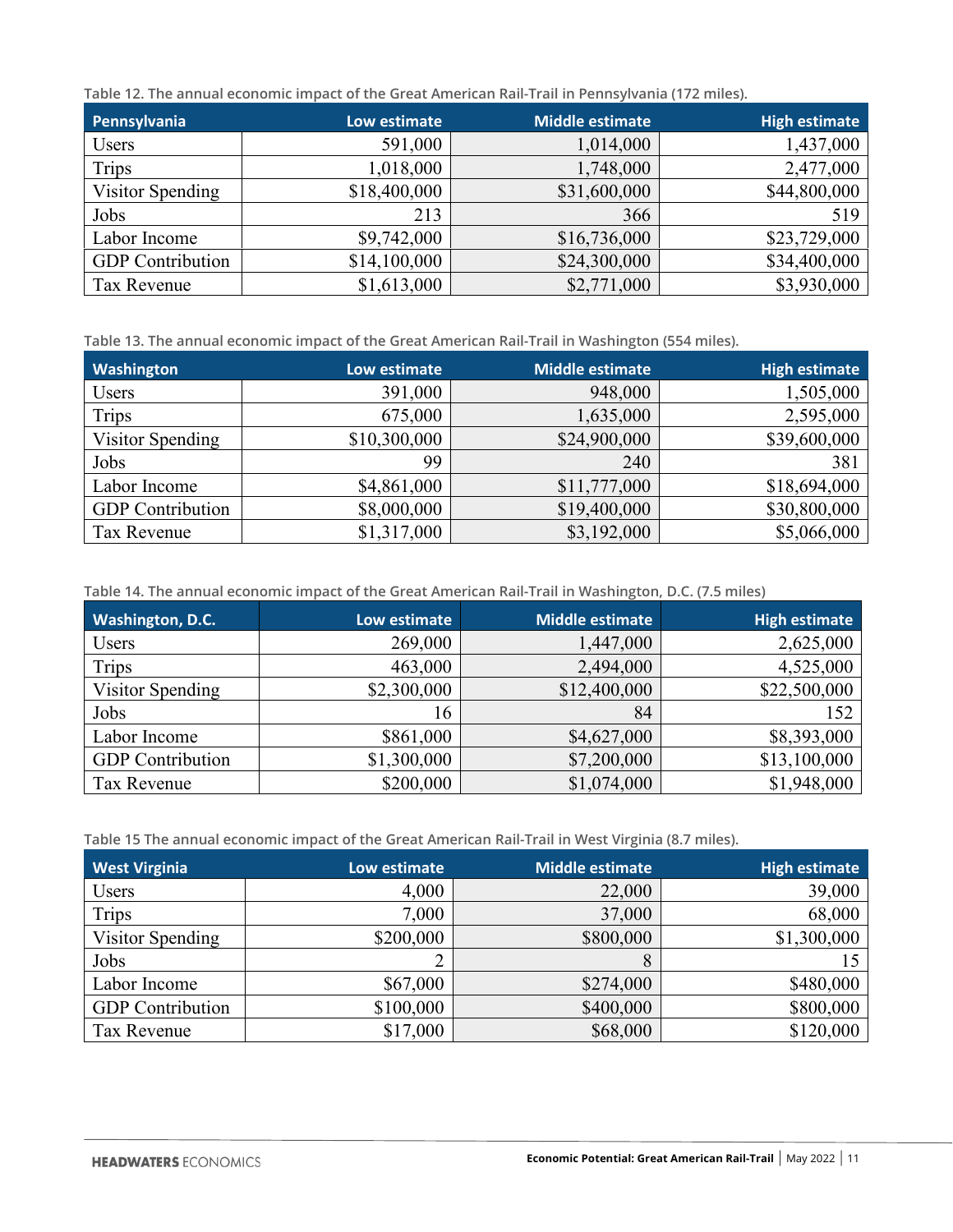**Table 16. The annual economic impact of the Great American Rail-Trail in Wyoming (510 miles).**

| <b>Wyoming</b>          | Low estimate | <b>Middle estimate</b> | <b>High estimate</b> |
|-------------------------|--------------|------------------------|----------------------|
| Users                   | 186,000      | 502,000                | 818,000              |
| Trips                   | 321,000      | 865,000                | 1,410,000            |
| Visitor Spending        | \$4,900,000  | \$13,200,000           | \$21,500,000         |
| Jobs                    | 54           | 145                    | 236                  |
| Labor Income            | \$1,657,000  | \$4,465,000            | \$7,273,000          |
| <b>GDP</b> Contribution | \$2,600,000  | \$7,000,000            | \$11,400,000         |
| Tax Revenue             | \$326,000    | \$878,000              | \$1,431,000          |

### <span id="page-12-0"></span>**Jobs and sectors supported**

The GRT is expected to support around 25,000 jobs over the next 10 years, spread across several economic sectors. Businesses related to hospitality—restaurants, lodging, and retail—will see the biggest gains, but the GRT is also expected to support businesses across a wide range of sectors. Table 17 summarizes the top ten sectors for new jobs supported by the GRT.

**Table 17. Top ten sectors for new jobs supported by the Great American Rail Trail.**

| Rank           | <b>Sector</b>                                                | Jobs over the next 10 years |
|----------------|--------------------------------------------------------------|-----------------------------|
|                | Restaurants                                                  | 8,650                       |
| 2              | Lodging                                                      | 3,980                       |
| 3              | Retail                                                       | 4,990                       |
| $\overline{4}$ | Real estate                                                  | 710                         |
|                | Sporting and athletic goods manufacturing                    | 630                         |
| 6              | Business management                                          | 310                         |
| 7              | Hospitals and other health care                              | 290                         |
| 8              | Professional services (e.g., marketing, accounting, payroll) | 230                         |
| 9              | Warehousing                                                  | 160                         |
| 10             | Building & landscape maintenance                             | 140                         |

In places where the trail is not yet complete, the figures in Table 17 represent new jobs. Additionally, these new jobs represent an opportunity for entrepreneurs to open new businesses like restaurants, lodging destinations, and gear stores, that can build on the new activity the trail will bring to communities along the GRT.

Investments in the GRT can help revitalize communities, attract businesses and entrepreneurs, and keep residents, especially in rural places. In communities where the trail is not yet complete, it can help create new business opportunities and diverse jobs.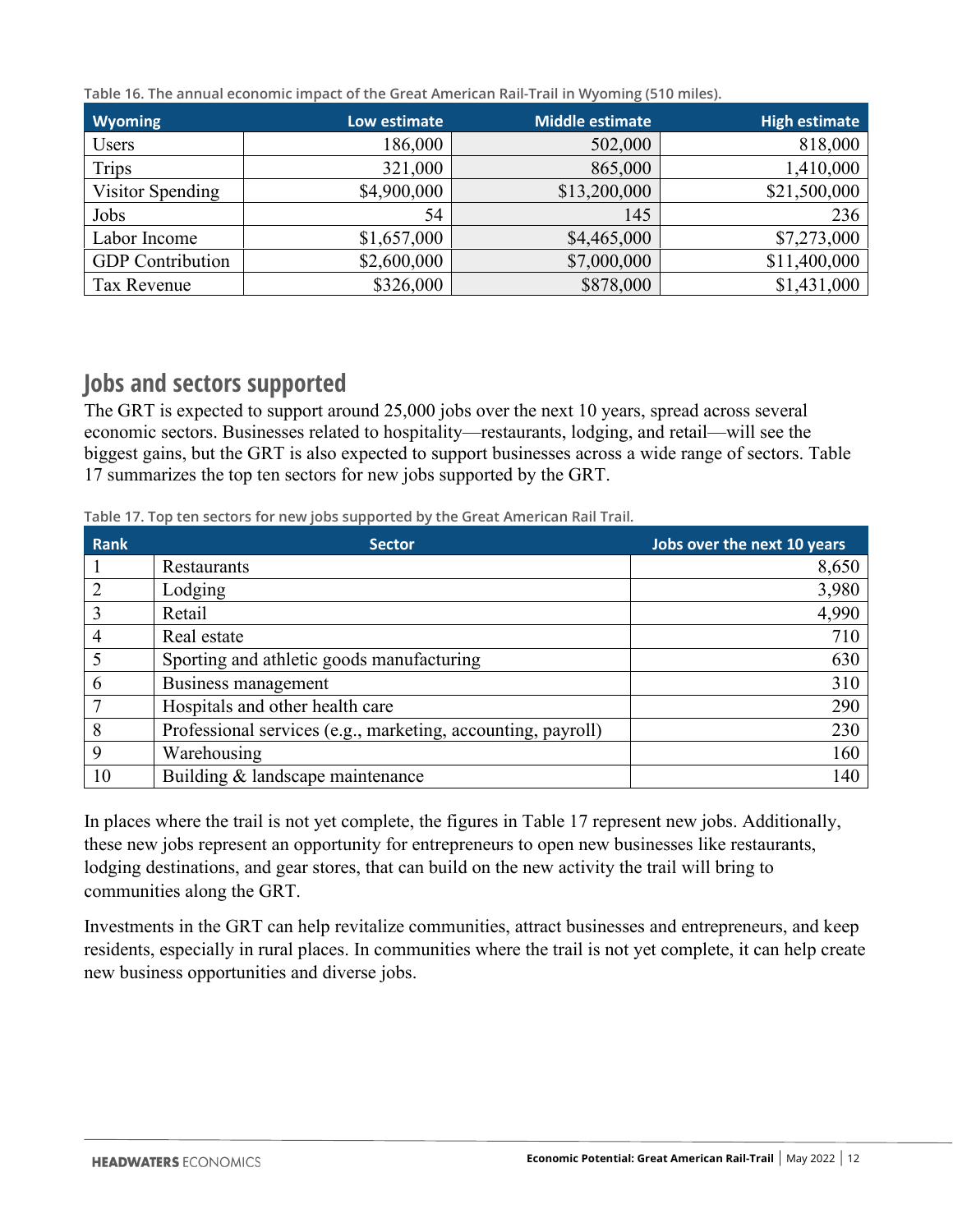# <span id="page-13-0"></span>**Appendix A: Locations for counter data used in statistical model**

| <b>Location</b>          | <b>Average annual trips</b> | Year of counts |
|--------------------------|-----------------------------|----------------|
| California               |                             |                |
| San Diego County*        | 138,122                     | 2021           |
| Colorado                 |                             |                |
| El Paso County*          | 218,825                     | 2021           |
| Washington, D.C.         | 2,494,329                   | 2021           |
| Iowa                     |                             |                |
| <b>Black Hawk County</b> | 19,569                      | 2021           |
| <b>Boone County</b>      | 41,962                      | 2021           |
| <b>Dallas County</b>     | 138,599                     | 2021           |
| <b>Story County</b>      | 154,261                     | 2021           |
| Idaho                    |                             |                |
| <b>Benewah County</b>    | 163,200                     | 2002           |
| Kootenai County          | 163,200                     | 2002           |
| <b>Shoshone County</b>   | 163,200                     | 2002           |
| <b>Illinois</b>          |                             |                |
| <b>Bureau County</b>     | 23,120                      | 2012           |
| Henry County             | 9,126                       | 2012           |
| Will County              | 172,720                     | 2012           |
| <b>Indiana</b>           |                             |                |
| <b>Delaware County</b>   | 747,770                     | 2021           |
| <b>Grant County</b>      | 61,956                      | 2021           |
| Henry County             | 13,713                      | 2021           |
| Randolph County          | 14,832                      | 2021           |
| <b>Wayne County</b>      | 122,689                     | 2021           |
| <b>Maine</b>             |                             |                |
| Cumberland County*       | 295,654                     | 2021           |
| <b>Maryland</b>          |                             |                |
| <b>Allegany County</b>   | 406,558                     | 2021           |
| <b>Frederick County</b>  | 1,430,718                   | 2021           |
| Montgomery County        | 5,938,212                   | 2021           |
| <b>Washington County</b> | 854,196                     | 2021           |
| Minnesota                |                             |                |
| Hennepin County*         | 772,129                     | 2021           |
| St. Louis County*        | 366,673                     | 2021           |
| Montana                  |                             |                |
| <b>Gallatin County</b>   | 241,265                     | 2021           |
| Yellowstone County*      | 102,018                     | 2021           |
| <b>New Mexico</b>        |                             |                |
| Bernalillo County*       | 81,240                      | 2021           |
| Ohio                     |                             |                |
| Delaware County          | 168,811                     | 2021           |
| Franklin County          | 355,000                     | 2021           |
| <b>Greene County</b>     | 43,200                      | 2021           |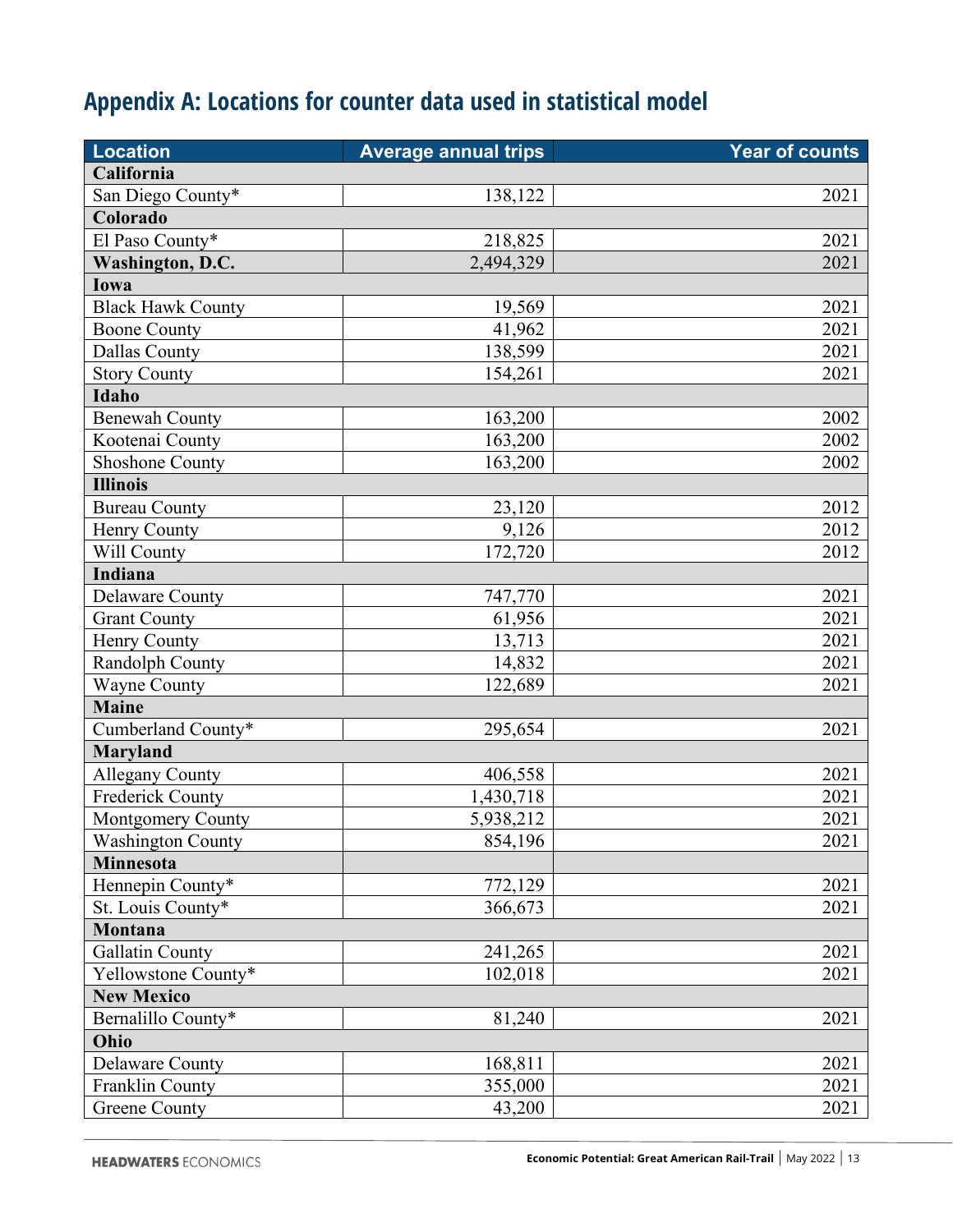| <b>Location</b>          | <b>Average annual trips</b> | <b>Year of counts</b>                |
|--------------------------|-----------------------------|--------------------------------------|
| <b>Knox County</b>       | 65,308                      | 2021                                 |
| <b>Montgomery County</b> | 58,500                      | 2021                                 |
| <b>Stark County</b>      | 175,000                     | 2021                                 |
| <b>Tuscarawas County</b> | 34,000                      | 2021                                 |
| <b>Wayne County</b>      | 32,677                      | 2021                                 |
| Pennsylvania             |                             |                                      |
| Armstrong County*        | 78,819                      | 2021                                 |
| <b>Allegheny County</b>  | 585,605                     | 2014 for Three Rivers Heritage Trail |
|                          |                             | segment;                             |
|                          |                             | 2020 for Great Allegheny Passage     |
|                          |                             | segment                              |
| Berks County*            | 81,762                      | 2021                                 |
| Bucks County*            | 50,492                      | 2021                                 |
| Carbon County*           | 59,436                      | 2021                                 |
| Cumberland County*       | 92,511                      | 2021                                 |
| <b>Fayette County</b>    | 532,450                     | 2021                                 |
| Lancaster County*        | 135,469                     | 2021                                 |
| Lawrence County*         | 34,860                      | 2021                                 |
| <b>Somerset County</b>   | 490,439                     | 2021                                 |
| Union County*            | 126,768                     | 2021                                 |
| Venango County*          | 29,565                      | 2021                                 |
| <b>Washington County</b> | 20,000                      | 2021                                 |
| Westmoreland County      | 119,069                     | 2021                                 |
| <b>York County</b>       | 74,131                      | 2021                                 |
| <b>Texas</b>             |                             |                                      |
| Harris County*           | 98,343                      | 2021                                 |
| Tarrant County*          | 295,847                     | 2021                                 |
| Virginia                 |                             |                                      |
| Arlington County*        | 496,688                     | 2021                                 |
| Washington               |                             |                                      |
| King County              | 723,795                     | 2021                                 |
| <b>West Virginia</b>     |                             |                                      |
| <b>Brooke County</b>     | 16,320                      | 2021                                 |
| Wisconsin                |                             |                                      |
| Milwaukee County*        | 255,790                     | 2021                                 |

\* Counties that are not on the GRT.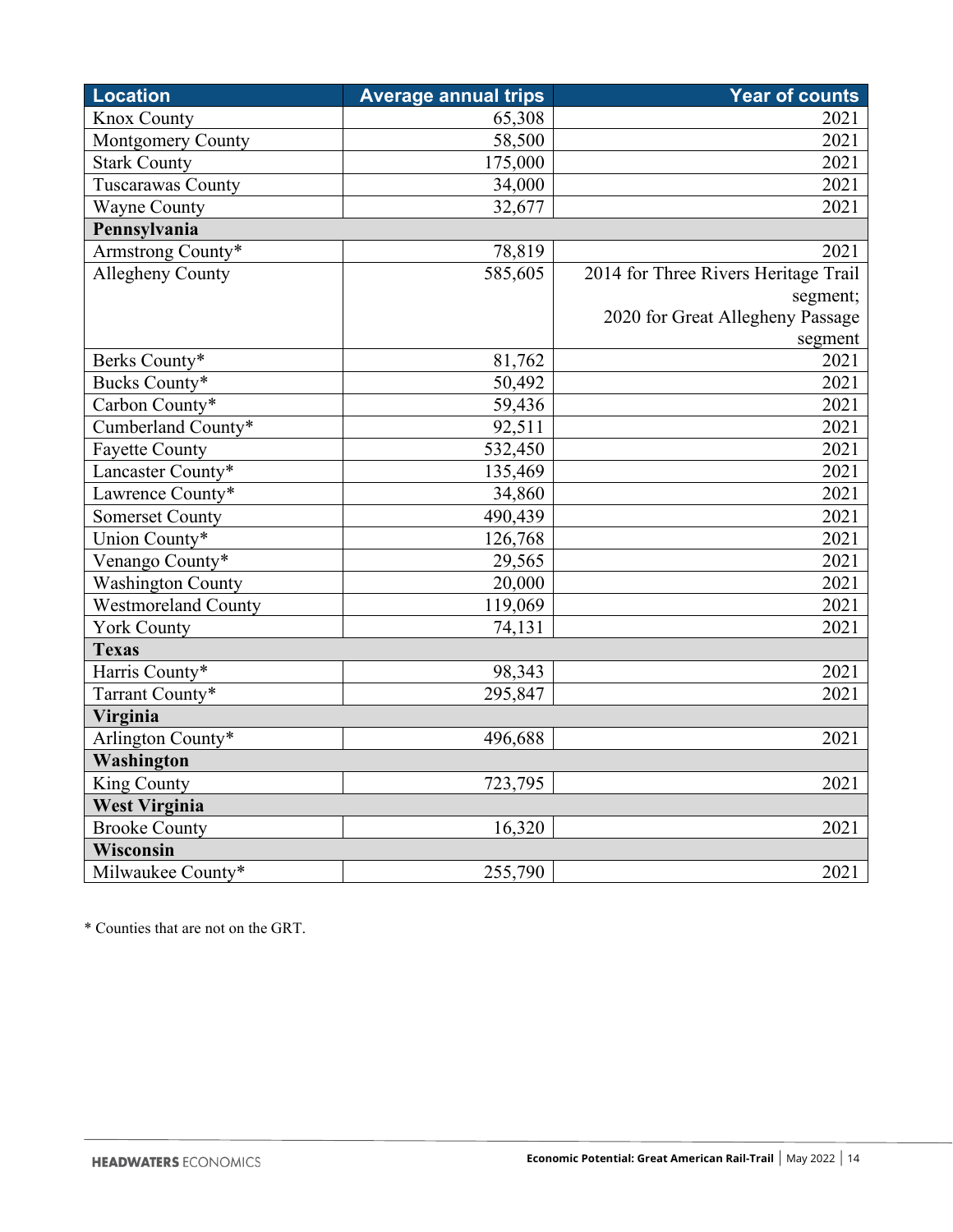# <span id="page-15-0"></span>**Appendix B: Studies used to estimate the share of trail users who are visitors**

| <b>Trail and location</b>              | <b>Share of users</b><br>who are visitors | <b>Source</b>                                                                                                                                                                                                                                                                                                                               |
|----------------------------------------|-------------------------------------------|---------------------------------------------------------------------------------------------------------------------------------------------------------------------------------------------------------------------------------------------------------------------------------------------------------------------------------------------|
| Burlington<br>Waterfront Path (VT)     | 67%                                       | Zhang, C., L. Jennings, and L. Aultman-Hall. 2010.<br>Estimating Tourism Expenditures for the Burlington<br>Waterfront Path and the Island Line Trail, Report #<br>10-003. Burlington, VT: University of Vermont<br>Transportation Research Center.                                                                                         |
| Catskill Mountain<br>Rail-Trail (NY)   | 23%                                       | Camion Associates. 2013. Catskill Mountain Rail-<br>Trail Economic and Fiscal Impact Analysis.<br>Presented at the New York-New Jersey Trail<br>Conference, June 17, 2013.                                                                                                                                                                  |
| D&L Trail (PA)                         | 23%                                       | Tomes, P. and C. Knoch. 2012. D&L Trail 2012 User<br>Survey and Economic Impact Analysis. Camp Hill,<br>PA: Rails to Trails Conservancy.                                                                                                                                                                                                    |
| Elroy-Sparta Trail<br>(WI)             | 89%                                       | Toma, M., J. Hoag, and R. Griffin. 2003. Coastal<br>Georgia Greenway Market Study and Projected<br>Economic Impact. Armstrong Atlantic State<br>University Center for Regional Analysis.                                                                                                                                                    |
| <b>Ghost Town Trail</b><br>(PA)        | 7%                                        | Tomes, P. and C. Knoch. 2009. Ghost Town Trail<br>2009 User Survey and Economic Impact Analysis.<br>Rails to Trails Conservancy and Pennsylvania<br>Department of Conservation and Natural Resources.                                                                                                                                       |
| <b>Great Allegheny</b><br>Passage (PA) | 33%                                       | Fourth Economy. 2021. Great Allegheny Passage<br>Economic Impact Report. Great Allegheny Passage<br>Conservancy.                                                                                                                                                                                                                            |
| Great Miami Trail<br>(OH)              | 18%                                       | Dean Runyan Associates. 2014. Columbia River<br>Gorge Bicycle Recreation: Economic Impact<br>Forecast for the Communities Along the Historic<br>Columbia River Highway. Prepared for the Friends<br>of the Historic Columbia River Highway, Oregon<br>Tourism Commission, Port of Cascade Locks, Port of<br>Hood River, Port of The Dalles. |
| Heritage Trail (IA)                    | 69%                                       | Toma, M., J. Hoag, and R. Griffin. 2003. Coastal<br>Georgia Greenway Market Study and Projected<br>Economic Impact. Armstrong Atlantic State<br>University Center for Regional Analysis.                                                                                                                                                    |
| Little Miami Trail<br>(OH)             | 23%                                       | Toma, M., J. Hoag, and R. Griffin. 2003. Coastal<br>Georgia Greenway Market Study and Projected<br>Economic Impact. Armstrong Atlantic State<br>University Center for Regional Analysis.                                                                                                                                                    |
| Oil Creek State Park<br>(PA)           | 66%                                       | Toma, M., J. Hoag, and R. Griffin. 2003. Coastal<br>Georgia Greenway Market Study and Projected<br>Economic Impact. Armstrong Atlantic State<br>University Center for Regional Analysis.                                                                                                                                                    |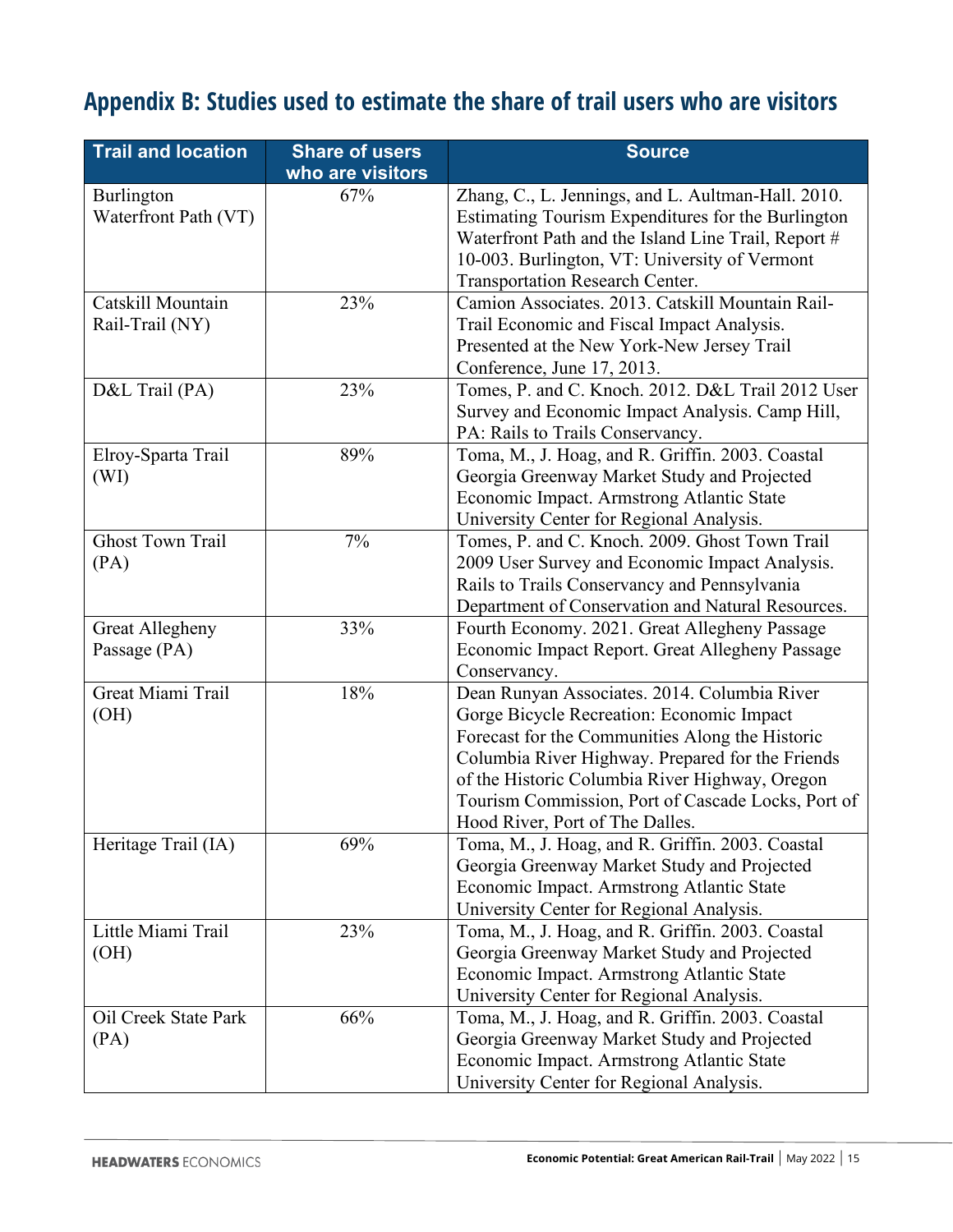| <b>Trail and location</b>              | <b>Share of users</b><br>who are visitors | <b>Source</b>                                                                                                                                                                                                                                                                                                                               |
|----------------------------------------|-------------------------------------------|---------------------------------------------------------------------------------------------------------------------------------------------------------------------------------------------------------------------------------------------------------------------------------------------------------------------------------------------|
| Pere Marquette Trail<br>(MI)           | 25%                                       | Toma, M., J. Hoag, and R. Griffin. 2003. Coastal<br>Georgia Greenway Market Study and Projected<br>Economic Impact. Armstrong Atlantic State<br>University Center for Regional Analysis.                                                                                                                                                    |
| Trail of the Coeur<br>$d'A$ lenes (ID) | 81%                                       | Dean Runyan Associates. 2014. Columbia River<br>Gorge Bicycle Recreation: Economic Impact<br>Forecast for the Communities Along the Historic<br>Columbia River Highway. Prepared for the Friends<br>of the Historic Columbia River Highway, Oregon<br>Tourism Commission, Port of Cascade Locks, Port of<br>Hood River, Port of The Dalles. |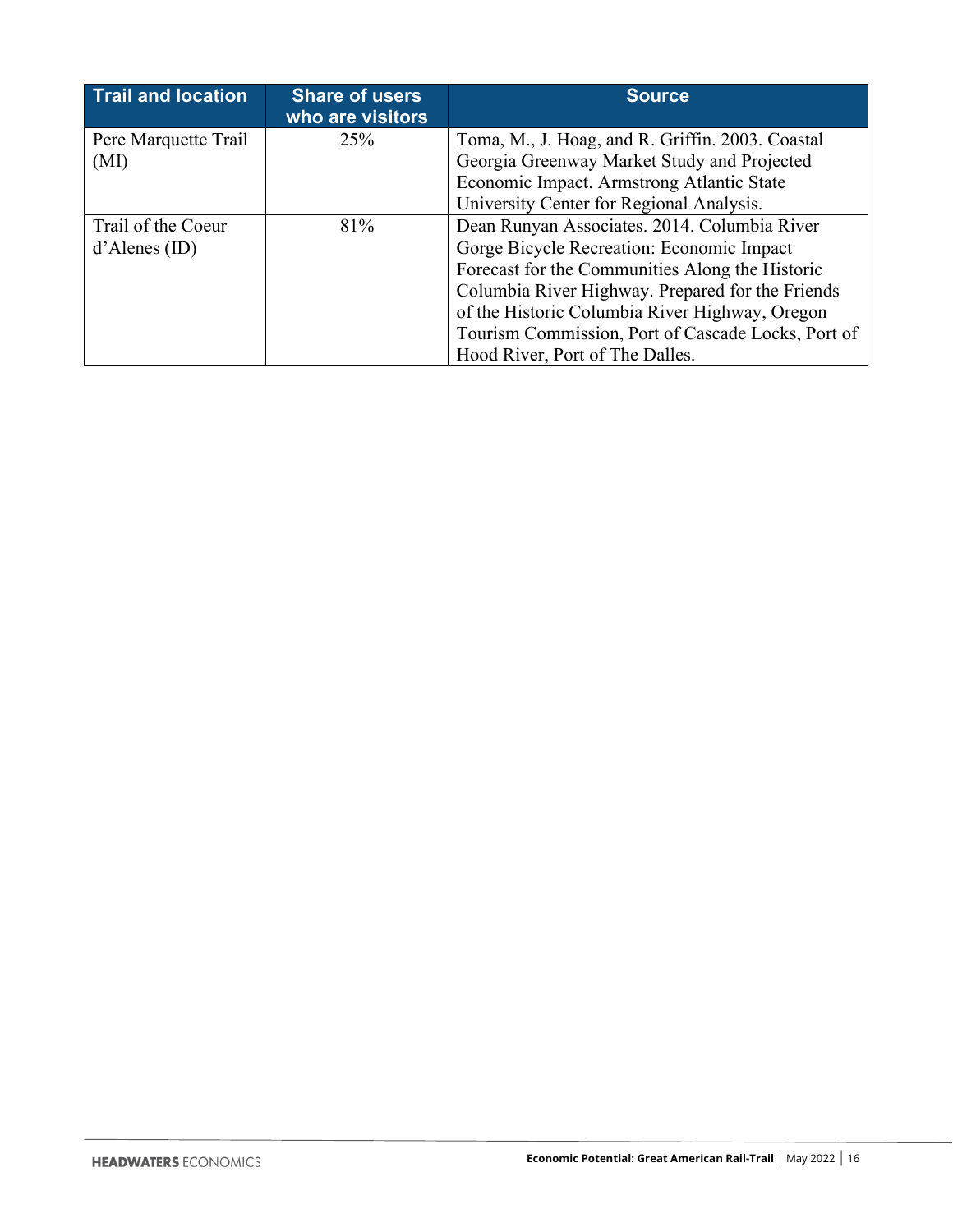## <span id="page-17-0"></span>**Appendix C: Studies used to estimate the share of trail users who are on the trail for multiple consecutive days**

| <b>Trail and location</b>              | <b>Share of users who</b><br>visit for multiple<br>consecutive days | <b>Source</b>                                                                                                                                                                                                                                                                                                                                  |
|----------------------------------------|---------------------------------------------------------------------|------------------------------------------------------------------------------------------------------------------------------------------------------------------------------------------------------------------------------------------------------------------------------------------------------------------------------------------------|
| Allegheny Trail<br>Alliance (PA)       | 13%                                                                 | Farber, S., J. Argueta, S. Hughes. 2003. 2002<br>User Survey for the Pennsylvania Allegheny<br>Trail Alliance. University of Pittsburgh<br>University Center for Social and Urban<br>Research.                                                                                                                                                 |
| Columbia River<br>Gorge (WA)           | 47%                                                                 | Dean Runyan Associates. 2014. Columbia<br>River Gorge Bicycle Recreation: Economic<br>Impact Forecast for the Communities Along the<br>Historic Columbia River Highway. Prepared for<br>the Friends of the Historic Columbia River<br>Highway, Oregon Tourism Commission, Port<br>of Cascade Locks, Port of Hood River, Port of<br>The Dalles. |
| D&L Trail (PA)                         | 11%                                                                 | Tomes, P. and C. Knoch. 2012. D&L Trail<br>2012 User Survey and Economic Impact<br>Analysis. Camp Hill, PA: Rails to Trails<br>Conservancy.                                                                                                                                                                                                    |
| <b>Great Allegheny</b><br>Passage (PA) | 41%                                                                 | Campos, Inc. 2009. The Great Allegheny<br>Passage (GAP) Economic Impact Study (2007-<br>08). The Progress Fund.                                                                                                                                                                                                                                |
| <b>Great Allegheny</b><br>Passage (PA) | 57%                                                                 | The Progress Fund. 2015. Trail User survey and<br><b>Business Survey Report: Great Allegheny</b><br>Passage. Prepared for the Allegheny Trail<br>Alliance.                                                                                                                                                                                     |
| <b>Great Allegheny</b><br>Passage (PA) | 8%                                                                  | Fourth Economy. 2021. Great Allegheny<br>Passage Economic Impact Report. Great<br>Allegheny Passage Conservancy.                                                                                                                                                                                                                               |
| TransCanada Trail<br>(ON)              | $81\%$                                                              | Price Waterhouse Coopers. 2004. Economic<br>Impact Analysis Trans Canada Trail in Ontario.<br>Prepared for the Ontario Trillium Foundation<br>and the Trans Canada Trail.                                                                                                                                                                      |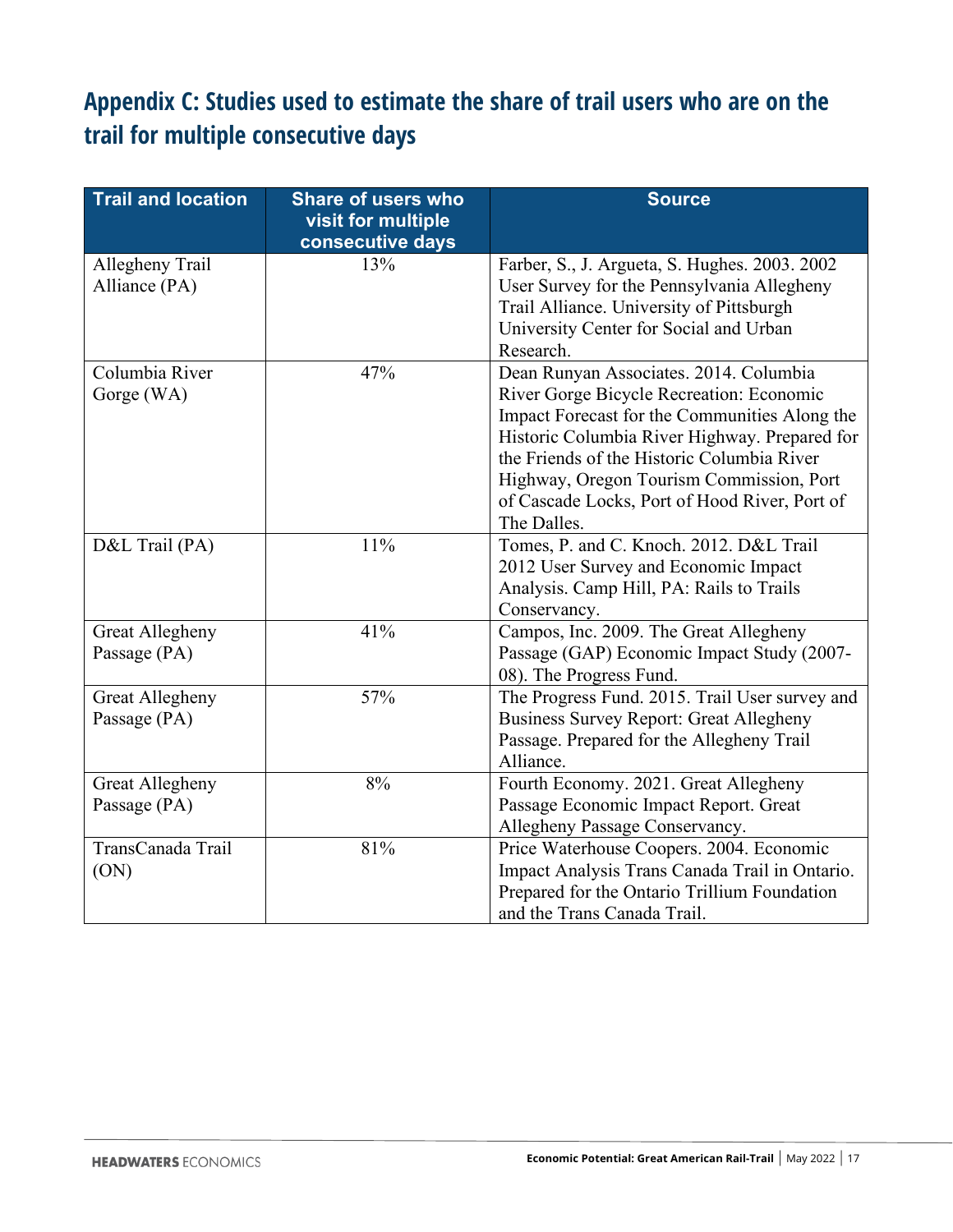## <span id="page-18-0"></span>**Appendix D: Studies and associated values used to estimate visitor spending along the Great American Rail-Trail**

| <b>Trail and</b>                                        | <b>Average spending per</b><br>visitor per day, 2021\$ |                          | <b>Citation</b>                                                                                                                                                                                                                                                                                                                                |
|---------------------------------------------------------|--------------------------------------------------------|--------------------------|------------------------------------------------------------------------------------------------------------------------------------------------------------------------------------------------------------------------------------------------------------------------------------------------------------------------------------------------|
| <b>location</b>                                         | Day visitor                                            | <b>Overnight visitor</b> |                                                                                                                                                                                                                                                                                                                                                |
| Burlington<br><b>Waterfront Path</b><br>(VT)            | \$85.00                                                | \$194.09                 | Zhang, C., L. Jennings, and L. Aultman-Hall.<br>2010. Estimating Tourism Expenditures for the<br>Burlington Waterfront Path and the Island Line<br>Trail, Report # 10-003. Burlington, VT:<br>University of Vermont Transportation<br>Research Center.                                                                                         |
| Catskill Mountain<br>Rail-Trail (NY)                    | \$73.90                                                |                          | Camion Associates. 2013. Catskill Mountain<br>Rail-Trail Economic and Fiscal Impact<br>Analysis. Presented at the New York-New<br>Jersey Trail Conference, June 17, 2013.                                                                                                                                                                      |
| Chesapeake &<br>Ohio Canal<br>National Historic<br>Park | \$19.66                                                |                          | Thomas, C.C., L. Koontz, and E. Cornachione.<br>2019. 2018 National Park Visitor Spending<br>Effects: Economic Contributions to Local<br>Communities, States, and the Nation. (Natural<br>Resource Report NPS/NRSS/EQD/NRR-<br>2019/1922). Fort Collins, CO: National Park<br>Service. As reported by Headwaters<br>Economics.                 |
| Columbia River<br>Gorge (WA)                            |                                                        | \$57.86                  | Dean Runyan Associates. 2014. Columbia<br>River Gorge Bicycle Recreation: Economic<br>Impact Forecast for the Communities Along<br>the Historic Columbia River Highway.<br>Prepared for the Friends of the Historic<br>Columbia River Highway, Oregon Tourism<br>Commission, Port of Cascade Locks, Port of<br>Hood River, Port of The Dalles. |
| D&L Canal Trail<br>(PA)                                 | \$39.08                                                | \$193.55                 | Tomes, P. and C. Knoch. 2012. D&L Trail<br>2012 User Survey and Economic Impact<br>Analysis. Camp Hill, PA: Rails to Trails<br>Conservancy.                                                                                                                                                                                                    |
| Elroy-Sparta Trail<br>(WI)                              | \$54.53                                                |                          | Toma, M., J. Hoag, and R. Griffin. 2003.<br>Coastal Georgia Greenway Market Study and<br>Projected Economic Impact. Armstrong<br>Atlantic State University Center for Regional<br>Analysis.                                                                                                                                                    |
| <b>Gandy Dancer</b><br>Trail (WI)                       |                                                        | \$153.61                 | Kazmierski, B., M. Kornmann, D. Marcouiller,<br>and J. Prey. 2009. Trails and their gateway<br>communities: A case study of recreational use<br>compatibility and economic impacts. Madison,<br>WI: University of Wisconsin Division of<br>Cooperative Extension Publication #G3880.                                                           |